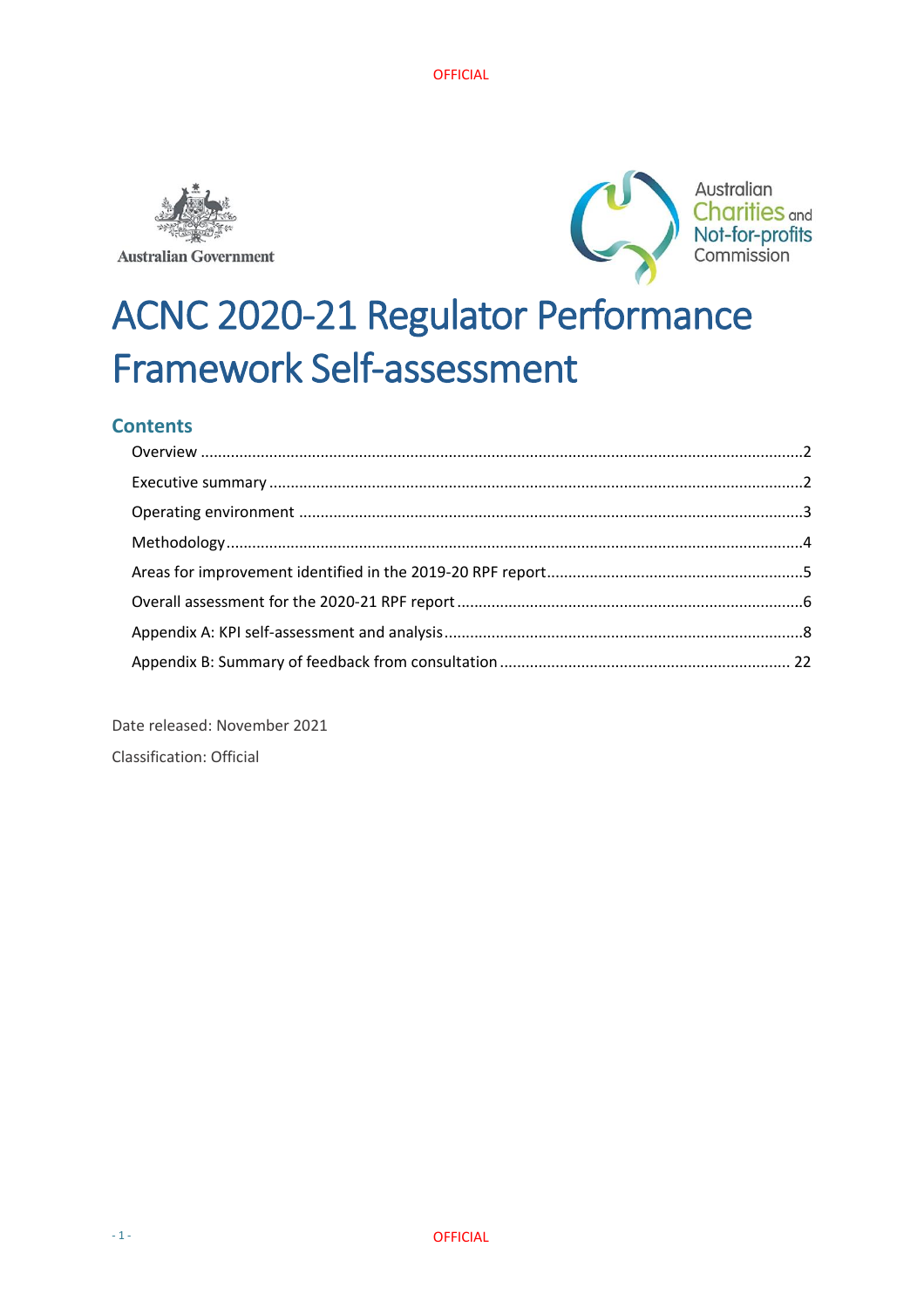## <span id="page-1-0"></span>**Overview**

The Australian Government released the Regulator Performance Framework (RPF) in October 2014. The RPF measures the way regulators administer regulations, encouraging them to minimise their impact on regulated entities. The RPF consists of six key performance indicators (KPIs):

- KPI1: Regulators do not unnecessarily impede the efficient operation of regulated entities
- KPI2: Communication with regulated entities is clear, targeted and effective
- KPI3: Actions undertaken by regulators are proportionate to the regulatory risk being managed
- KPI4: Compliance and monitoring approaches are streamlined and co-ordinated
- KPI5: Regulators are open and transparent in their dealings with regulated entities
- KPI6: Regulators actively contribute to the continuous improvement of regulatory frameworks.

Achievement of the KPIs is demonstrated through evidence (metrics) that a regulator has acted in accordance with good regulatory practice, as articulated in the measures associated with each KPI. Regulators are required to assess their performance under the RPF each year. The Australian Charities and Not-for-profits Commission's (ACNC) results against each metric are detailed in **Appendix A**.

The body of this report summarises ACNC's performance against each KPI, grouped into the associated measures of good regulatory practice.

The Australian Government has recently refreshed how it sets out its expectations for regulator performance and reporting. The Regulator Performance Guide replaces the RPF. The ACNC has prepared a 2014 RPF report for the 2020–21 year and will integrate regulator performance into the corporate plan and annual report in future years.

### <span id="page-1-1"></span>**Executive summary**

ACNC has assessed its regulatory performance as very good in 2020-21, in line with the 2019-20 assessment.

The report highlights a number of strengths where ACNC's performance was aligned with the expectations of the RPF including:

- Publication of the seventh annual Australian Charities Report highlighting the contribution of Australian charities to the Australian economy and communities both at home and abroad
- Providing transparency in all decision-making including supplying reasons for unfavourable regulatory decisions and providing independent review of decisions when objections are raised
- Implementation of the Government response to the 2018 ACNC Legislation review
- Implementation of the recommendations set out by the Australian National Audit Office from the performance audit of the ACNC's regulation of charities
- Implementation of Review and Self-Audit programs by Compliance. These programs increase the ACNC's ability to work with more charities to improve their compliance with the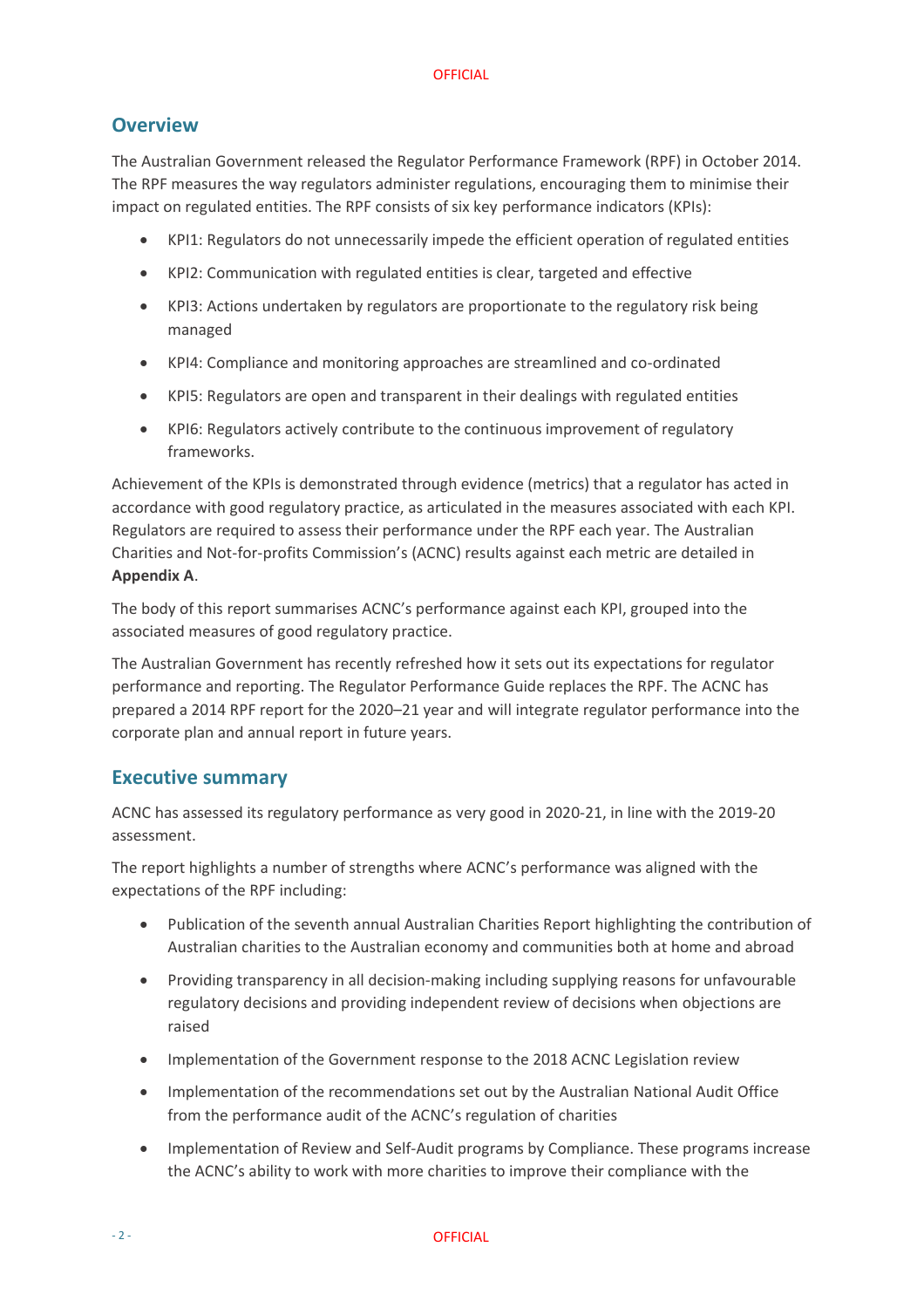*Australian Charities and Not-for-profits Commission Act 2012* (Cth) (the ACNC Act) and the *Australian Charities and Not-for-profits Commission Regulation 2013 (Cth*

- Commencement of DGR Desktop Reviews to support DGR reform
- Charities will provide new information on charity programs in the 2020 AIS, to enhance the Charity Register
- Delivery of an online group Annual Information Statement (AIS) form
- Publishing the report on the Compliance bushfire reviews on the ACNC website, as well as promoting it through media
- Finalisation of the Annual Financial Report Disclosures Best Practice guidance.

The report also highlights some opportunities for improvement including:

- Driving continuous improvements to ACNC's website, forms and the Charity Portal to ensure they deliver a reduction in compliance costs for the charity sector
- Continuing to provide resources to help charities to understand and address their key governance risks
- Implementation of recommendations of the legislative review and performance audit.

## <span id="page-2-0"></span>**Operating environment**

As the independent Commonwealth regulator of charities, the ACNC is responsible for registering charities and administering the national regulatory framework for more than 59,000 charities. We work across governments to reduce unnecessary regulation and reporting requirements impacting charities. The ACNC publishes the information we collect to help the public understand the work of charities and to support the transparency and accountability of the sector. The ACNC has a key role in helping charities to understand their obligations and embed good practice governance into their operations. We develop a range of guidance materials and provide support via our multi-channel contact centre. When charities fail to comply with their obligations the ACNC will investigate and work with charities in support of corrective actions. In addition to continuing to deliver against our purposes, the ACNC will face some uncertainty. These uncertainties are being managed within the ACNC Risk Management Framework and include the following issues:

#### **Coronavirus (COVID-19) Pandemic and natural disasters:**

Since its emergence in late 2019, COVID-19 has changed the way the ACNC and charities operate.

As a result of COVID-19, the Australian Government introduced a range of policies and measures that included financial support for affected charities.

Similarly, the ACNC introduced several measures to assist charities affected by COVID-19. We updated our regulatory approach and deferred the due date for Annual Information Statements. We also established a dedicated webpage with detailed guidance and information. We engaged with the sector and stakeholders to understand what we could do to support charities.

While our transitional regulatory approach ended on 31 December 2020, we recognise that many charities are still feeling the effects of COVID-19. Meeting the needs of communities affected by disasters is a key priority for charities. Accordingly, the ACNC works with charities to ensure robust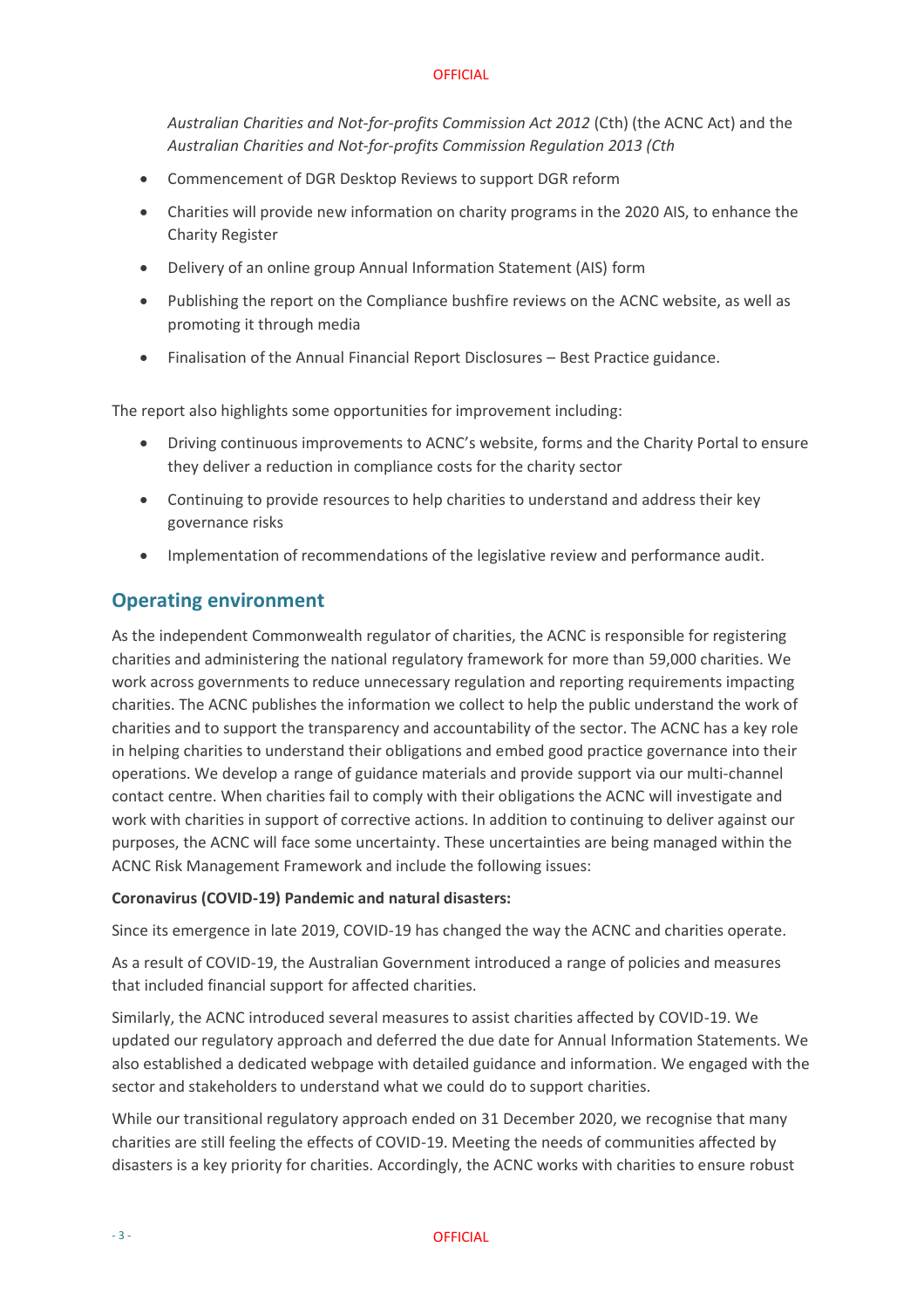governance arrangements are embedded in their operations to help them to quickly adapt and respond during times of disaster. Where possible, we will support charities that operate in areas affected by natural disasters.

#### **Government initiatives:**

We will continue to work with the Australian Government to develop and implement its initiatives. This includes the already announced Deductible Gift Recipient (DGR) Reforms and the reviews of charities.

We will continue to work with stakeholders to implement other policy initiatives that affect charities. We will continue to support any changes that result from the Government's response to the ACNC Legislation Review 2018. In reviewing our processes, we will continue to consider the findings of the ANAO report, *Regulation of Charities by the Australian Charities and Not-for Profits Commission*.

#### **Flexible working arrangements:**

Due to COVID-19, the Australian Public Service (APS) workforce had to adapt to a new operating environment and position itself to handle a surge in demand for government services.

We helped staff to work from home and developed flexible work policies that ensured we could maintain operational requirements. We will continue to monitor the needs of staff to ensure they have the technology they need to provide seamless regulation of the charity sector.

## <span id="page-3-0"></span>**Methodology**

ACNC's performance was assessed by senior ACNC officers, reviewed by ACNC directors, and endorsed by the Commissioner and Assistant Commissioner.

RPF self-assessments must also be validated through a process of consultation with an approved consultation mechanism. For ACNC, this is a combined mechanism of the Adviser Forum and the Sector Forum, comprised of professional advisers and charity representatives respectively.

| Symbol | Performance                                                |
|--------|------------------------------------------------------------|
|        | Target met or exceeded                                     |
|        | Some elements of the target were<br>met and issues managed |
|        | No or minimal progress was made<br>against the target      |

Performance against each evidence metric was assessed as met, partially met, or not met:

Overall performance with respect to each KPI was assessed as excellent, very good, good, fair, or poor:

| <b>Assessment</b>                                |
|--------------------------------------------------|
| Excellent, with no or minor room for improvement |
| Very good, with minor room for improvement       |
| Good, with some room for improvement             |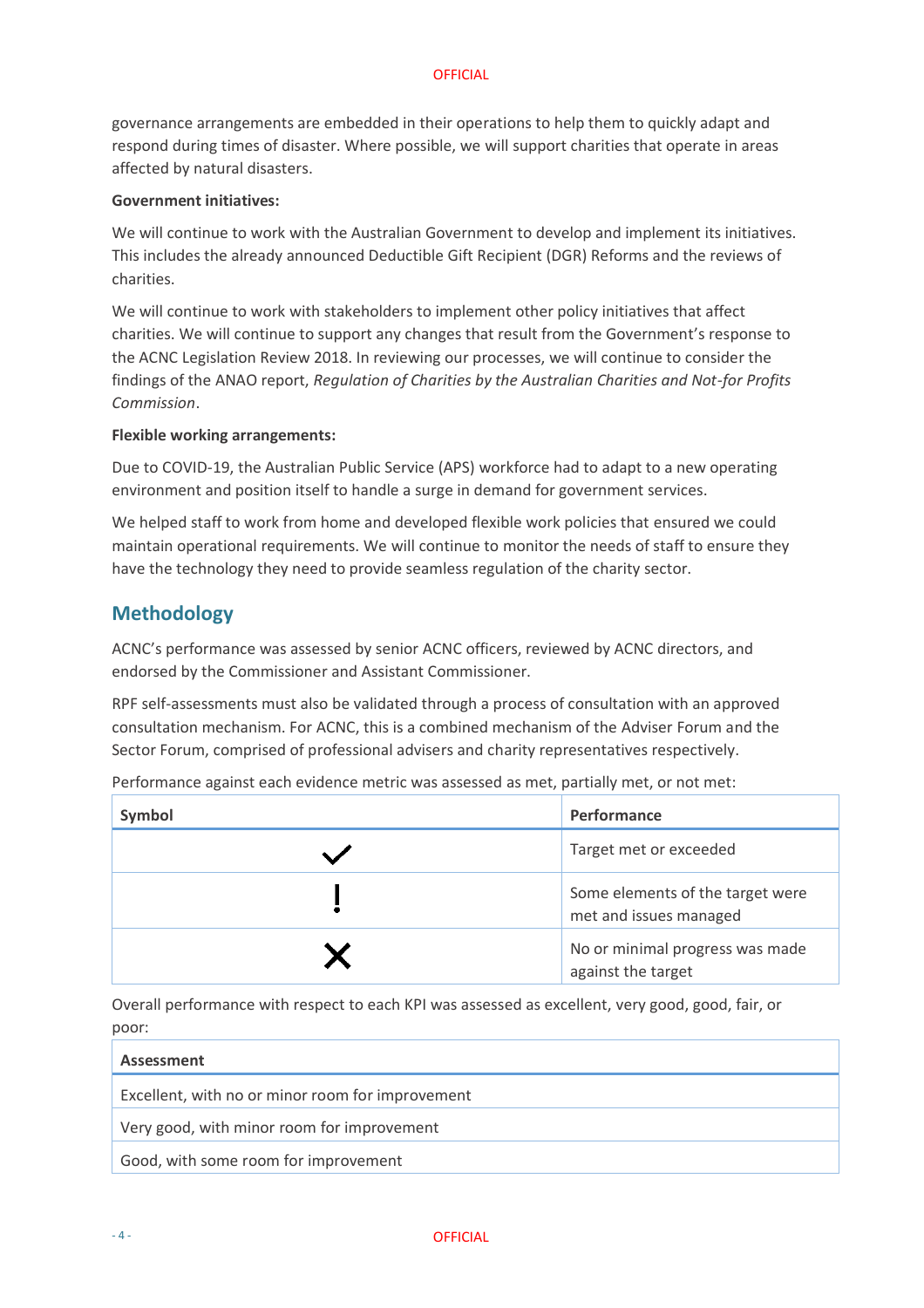Fair, with significant room for improvement

Poor, with numerous significant areas for improvement identified

# <span id="page-4-0"></span>**Areas for improvement identified in the 2019-20 RPF report**

In the 2019-20 RPF report, the following areas of improvement were identified for each KPI:

| <b>No</b>      | <b>KPI</b>                                                                                    | <b>Assessment</b> | <b>Areas for improvement</b>                                                                                                                                                                                                                                                                                                                                                 |
|----------------|-----------------------------------------------------------------------------------------------|-------------------|------------------------------------------------------------------------------------------------------------------------------------------------------------------------------------------------------------------------------------------------------------------------------------------------------------------------------------------------------------------------------|
| $\mathbf{1}$   | Regulators do not unnecessarily<br>impede the efficient operation of<br>regulated entities    | Very good         | Timely publication of the annual<br>$\bullet$<br><b>Australian Charities Report</b><br>Ongoing improvements to ACNC's<br>$\bullet$<br>website, forms and the Charity<br>Portal to ensure they deliver a<br>reduction in compliance costs for<br>the charity sector, this work will<br>include the delivery of an online<br>group Annual Information<br>Statement (AIS) form. |
| $\overline{2}$ | Communication with regulated<br>entities is clear, targeted and<br>effective                  | Very good         | Identifying new opportunities to<br>$\bullet$<br>assist charities in meeting their<br>compliance obligations<br>Continuing to improve accessibility<br>$\bullet$<br>of web content including a<br>complete review of content relating<br>to reporting and reducing red tape.                                                                                                 |
| 3              | Actions undertaken by regulators<br>are proportionate to the regulatory<br>risk being managed | Very good         | Continuing to provide resources to<br>$\bullet$<br>help charities to understand and<br>address their key governance risks.                                                                                                                                                                                                                                                   |
| $\overline{4}$ | Compliance and monitoring<br>approaches are streamlined and co-<br>ordinated                  | Very good         | Ongoing improvements to annual<br>$\bullet$<br>reporting arrangements and Charity<br>Portal<br>Promote and expand the use of the<br>$\bullet$<br>Charity Passport.                                                                                                                                                                                                           |
| 5              | Regulators are open and<br>transparent in their dealings with<br>regulated entities           | Very good         | Improvements to the Charity<br>$\bullet$<br>Register and information which will<br>be available<br>Targeted education to assist with<br>$\bullet$<br>charities voluntary compliance.                                                                                                                                                                                         |
| 6              | Regulators actively contribute to<br>the continuous improvement of<br>regulatory frameworks   | Very good         | Working with other government<br>$\bullet$<br>agencies to eliminate duplicated<br>reporting<br>Implementation of<br>$\bullet$<br>recommendations of the legislation<br>review and performance audit                                                                                                                                                                          |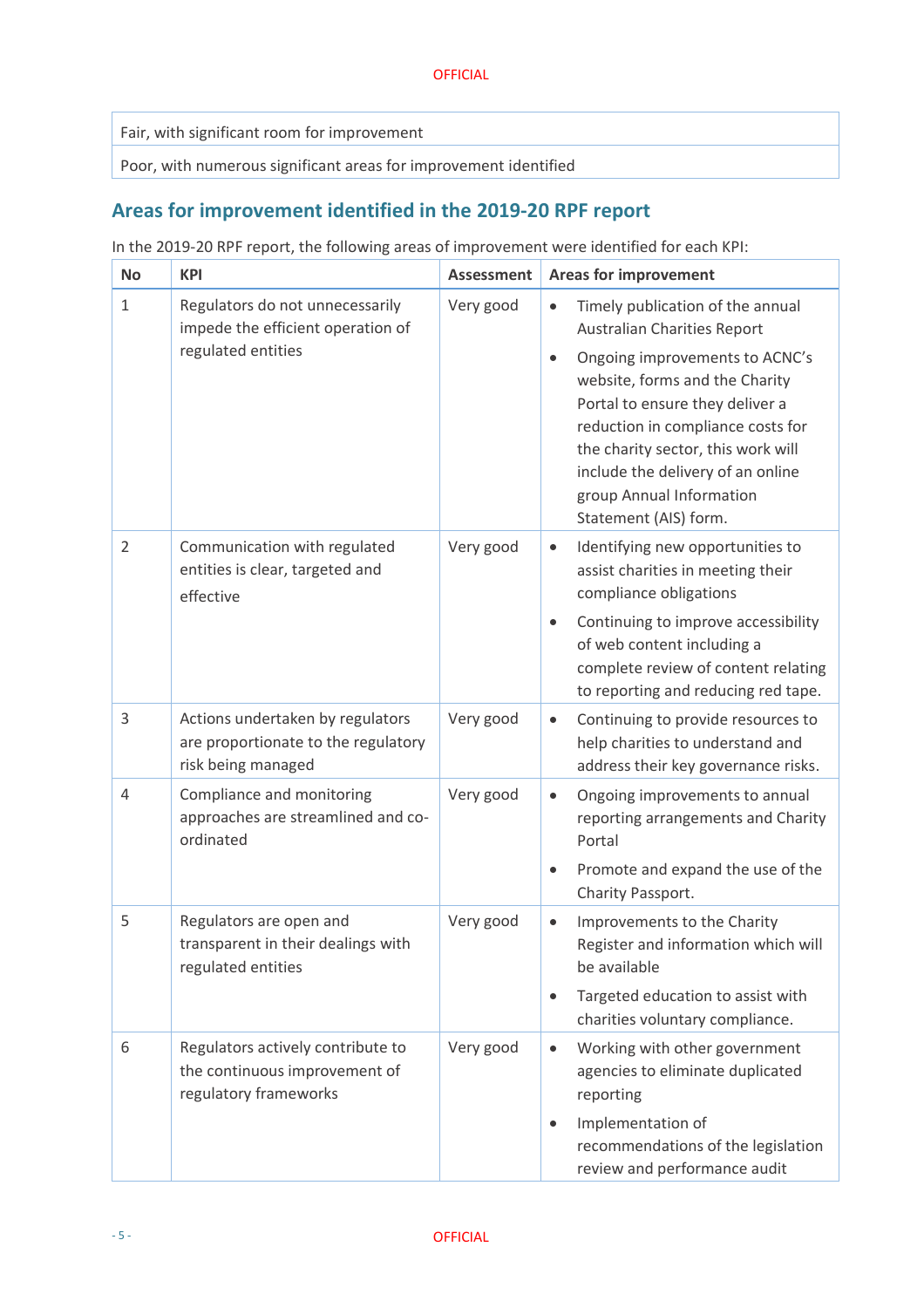| <b>No</b> | <b>KPI</b> | Assessment   Areas for improvement          |
|-----------|------------|---------------------------------------------|
|           |            | Review stakeholder engagement<br>framework. |

# <span id="page-5-0"></span>**Overall assessment for the 2020-21 RPF report**

ACNC considers that its overall performance in achieving the KPIs in 2020-21 was very good, identical to the previous year. This assessment has been validated by the approved stakeholder consultation mechanism, the Adviser and Sector Forums at **Appendix B.**

We are committed to making further improvements over the course of 2021-22. The [Government](https://treasury.gov.au/publication/p2020-61958)  [response](https://treasury.gov.au/publication/p2020-61958) to th[e Strengthening for Purpose: Australian Charities and Not-for-profits Commission](https://treasury.gov.au/publication/p2018-t318031) Legislation [Review 2018,](https://treasury.gov.au/publication/p2018-t318031) [report](https://treasury.gov.au/publication/p2018-t318031) will frame improvements for regulation of the sector.

| <b>No</b>      | <b>KPI</b>                                                                                    | <b>Assessment</b> | <b>Areas for improvement</b>                                                                                                                                                          |
|----------------|-----------------------------------------------------------------------------------------------|-------------------|---------------------------------------------------------------------------------------------------------------------------------------------------------------------------------------|
| $\mathbf{1}$   | Regulators do not unnecessarily impede the<br>efficient operation of regulated entities       | Very good         | Timely publication of<br>$\bullet$<br>the annual Australian<br><b>Charities Report</b>                                                                                                |
|                |                                                                                               |                   | Ongoing<br>$\bullet$<br>improvements to<br>ACNC's website, forms<br>and the Charity Portal<br>to ensure they deliver<br>a reduction in<br>compliance costs for<br>the charity sector. |
| $\overline{2}$ | Communication with regulated entities is<br>clear, targeted and effective                     | Very good         | Identifying of new<br>$\bullet$<br>opportunities to assist<br>charities in meeting<br>their compliance<br>obligations                                                                 |
|                |                                                                                               |                   | Continuing to improve<br>$\bullet$<br>accessibility of web<br>content including a<br>complete review of<br>content relating to<br>reporting and reducing<br>red tape.                 |
| $\overline{3}$ | Actions undertaken by regulators are<br>proportionate to the regulatory risk being<br>managed | Very good         | Continuing to provide<br>$\bullet$<br>resources to help<br>charities to understand<br>and address their key<br>governance risks.                                                      |

Our areas for improvement identified in 2020-21 are below: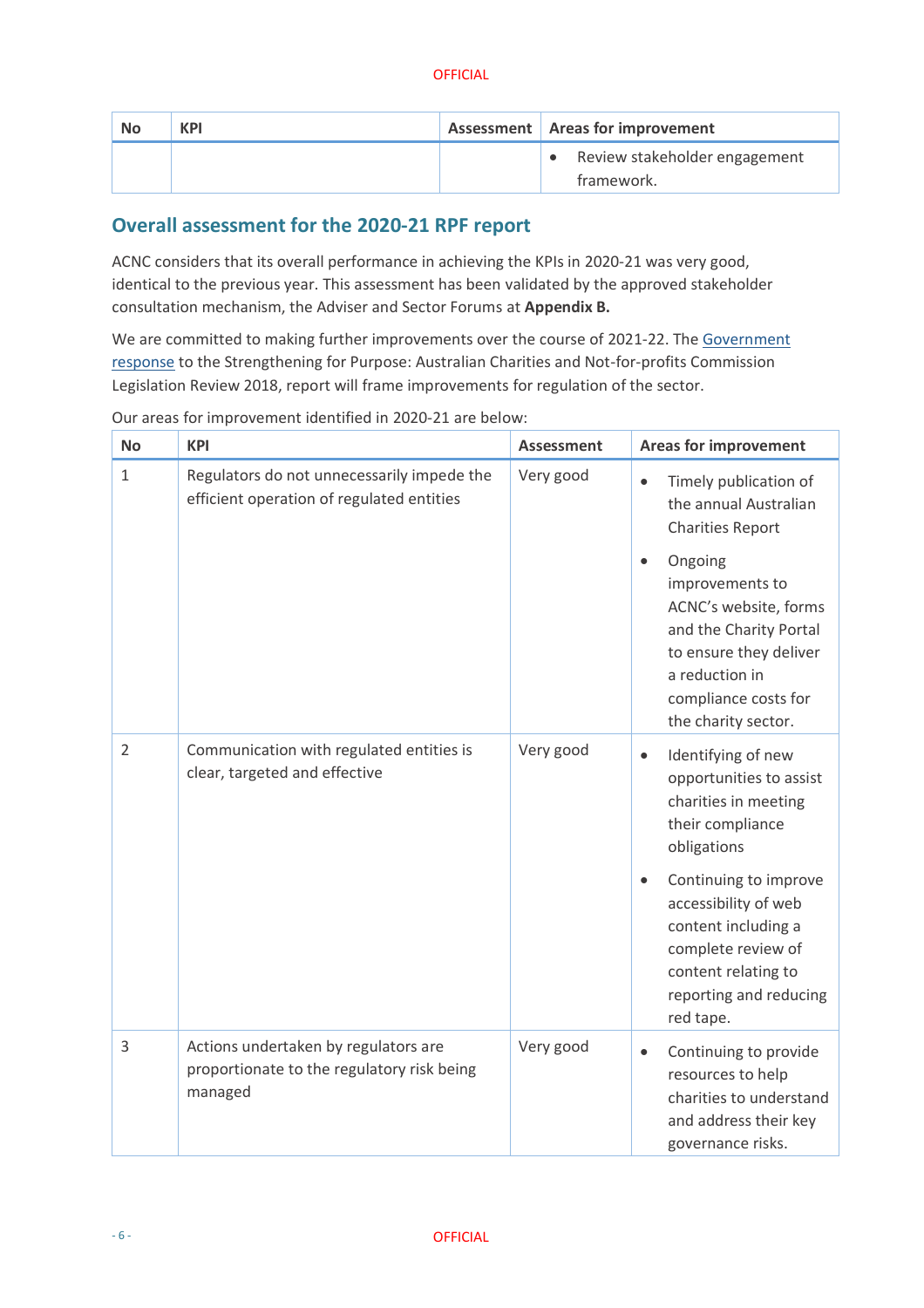| <b>No</b>      | <b>KPI</b>                                                                                  | <b>Assessment</b> | <b>Areas for improvement</b>                                                                                                                                                                                  |
|----------------|---------------------------------------------------------------------------------------------|-------------------|---------------------------------------------------------------------------------------------------------------------------------------------------------------------------------------------------------------|
| $\overline{4}$ | Compliance and monitoring approaches are<br>streamlined and co-ordinated                    | Very good         | Ongoing<br>$\bullet$<br>improvements to<br>annual reporting<br>arrangements and<br><b>Charity Portal</b><br>Promote and expand<br>$\bullet$<br>the use of the Charity<br>Passport.                            |
| 5              | Regulators are open and transparent in their<br>dealings with regulated entities            | Very good         | Improvements to the<br>$\bullet$<br>Charity Register and<br>information which will<br>be available<br>Targeted education to<br>assist with charities<br>voluntary compliance.                                 |
| 6              | Regulators actively contribute to the<br>continuous improvement of regulatory<br>frameworks | Very good         | Working with other<br>$\bullet$<br>government agencies<br>to eliminate duplicated<br>reporting<br>Implementation of<br>$\bullet$<br>recommendations of<br>the legislation review<br>and performance<br>audit. |

Our external stakeholder groups, the Adviser and Sector Forums will provide feedback on our selfassessment. This feedback will be set out in **Appendix B**.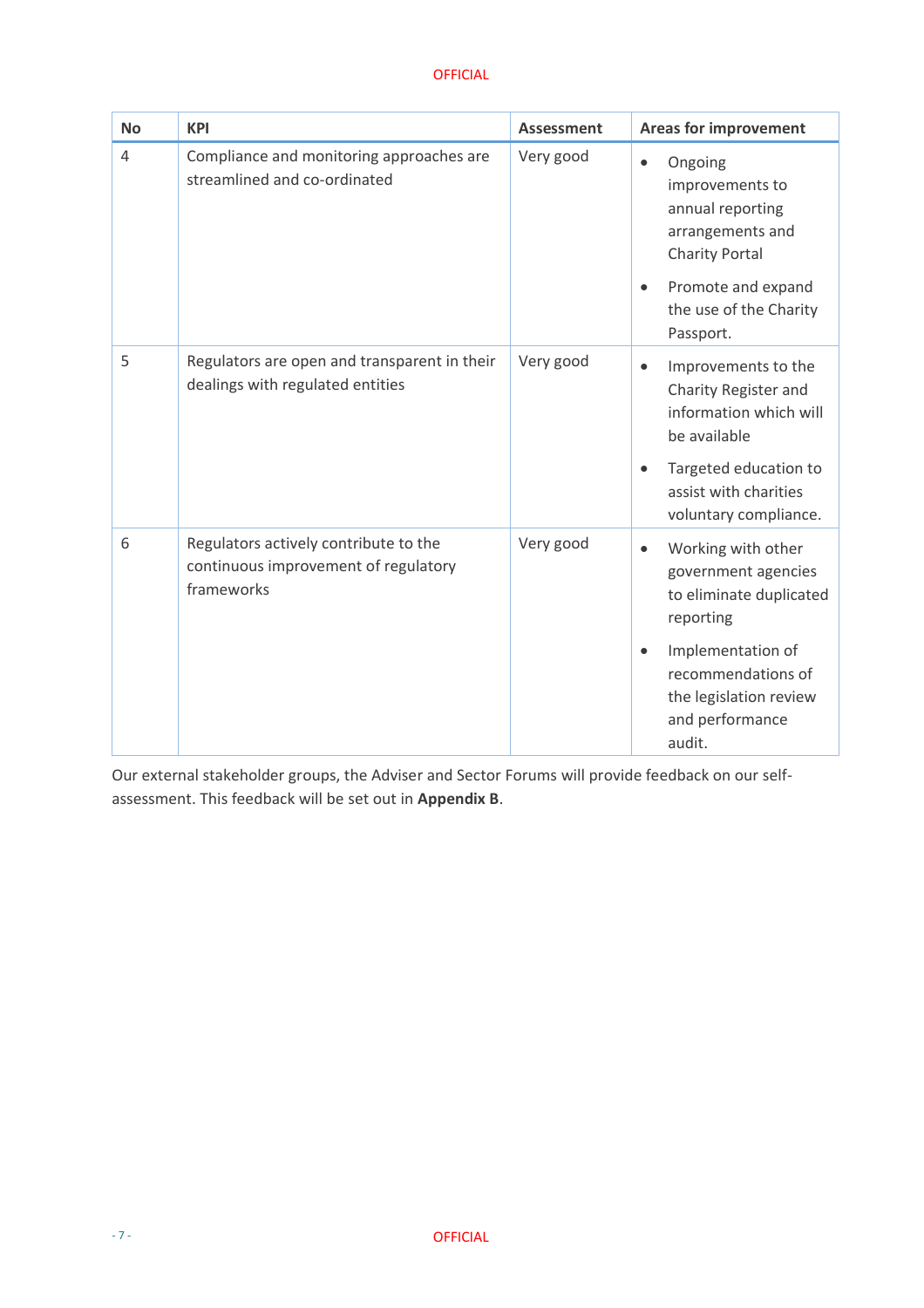## <span id="page-7-0"></span>**Appendix A: KPI self-assessment and analysis**

The measures, evidence and sources are as approved in June 2015 by ACNC, and validated by the ACNC consultative mechanism, the Adviser and Sector Forums.

**Evidence**: evidence of performance against each measure.

Source: source of the evidence (Note - where the source is a published policy or procedure, the annual self-assessment will include assessment of ACNC's compliance with the policy or procedure. Where relevant, ACNC will pr narrative regarding quantitative evidence sources).

Results: Performance with respect to each item of evidence has been assessed as met, partially met, or not met (refer to the table below). An analysis of the result, including further detail about performance, is also prov

| Symbol | Performance                                                 |
|--------|-------------------------------------------------------------|
|        | Target met or exceeded                                      |
|        | Some elements of the target were<br>met, and issues managed |
|        | No or minimal progress was made<br>against the target       |

Overall performance with respect to each KPI was assessed as excellent, very good, good, fair, or poor:

| <b>Assessment</b>                                                |
|------------------------------------------------------------------|
| Excellent, with no or minor room for improvement                 |
| Very good, with minor room for improvement                       |
| Good, with some room for improvement                             |
| Fair, with significant room for improvement                      |
| Poor, with numerous significant areas for improvement identified |

For each *source* of evidence, the outputs for the 2020-21 year have been provided; however, these outputs do not in themselves establish performance against the evidence.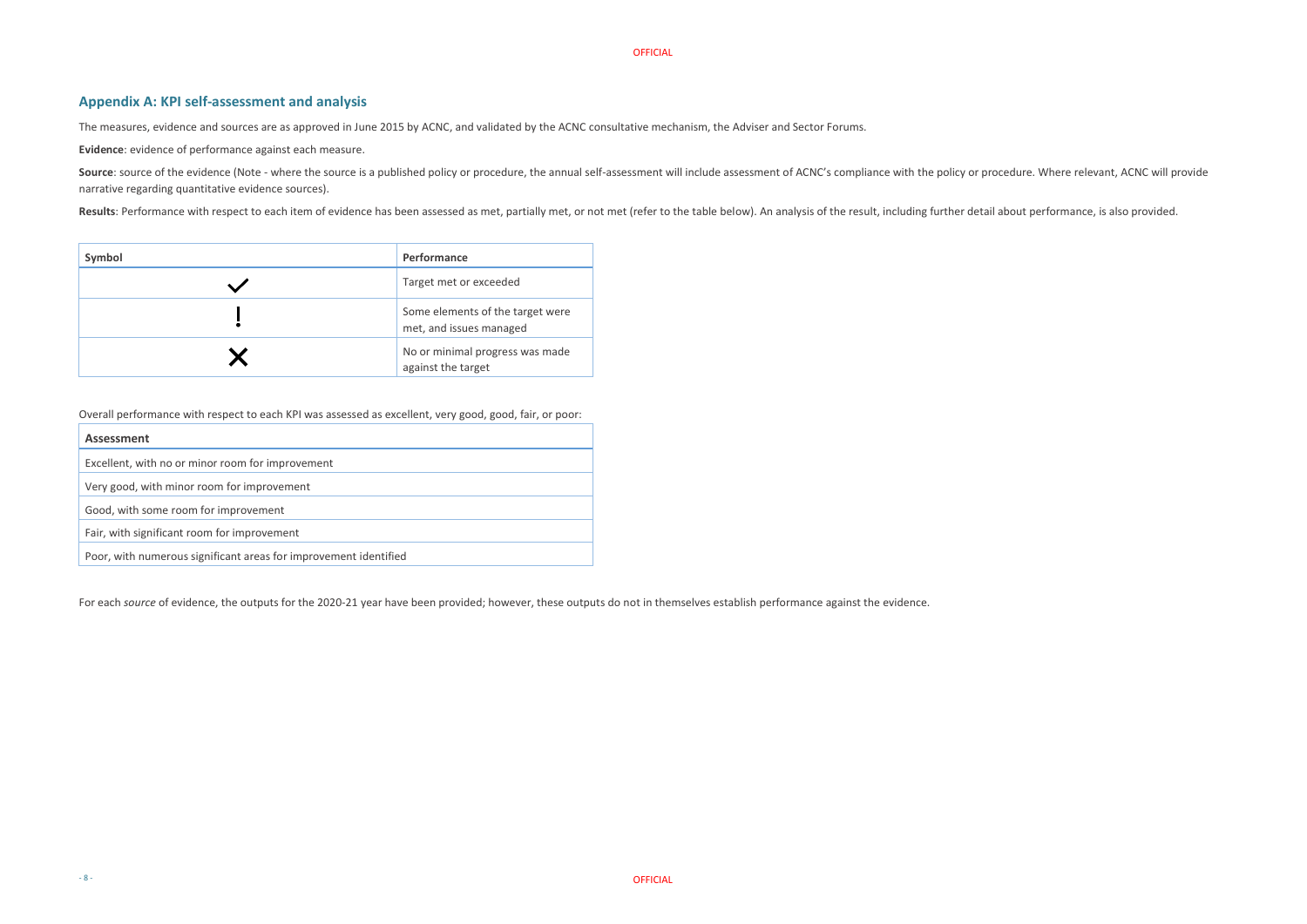#### es Report

te, forms and the Charity Portal to ensure they rity sector.

hugh the Adviser and Sector Forums, with each

ditors and lawyers) who provide feedback on

hey also provide feedback on matters of regulation of registered charities.

for the RPF self-assessment report. This draft

od attended 165 meetings with charities, sector

D-19. We updated our regulatory approach and hed a dedicated webpage with detailed  $\theta$  understand what we could do to support

port, the annual analysis of published AIS data. **ILI**. We continue ensure a timely release of this

rt on data gov.au. Publication of this data e are now 11 different datasets on ost downloaded dataset and 7th for most

gress of activities and initiatives to reduce the

to reflect current practice and provide greater

|                            | KPI 1: Regulators do not unnecessarily impede the efficient operation of regulated entities                                                                                                     |                                                                                                                                                                                                                                                                                                                                                                                                                                                                                                                                                                 |                                                                                             |                              |                                                                 |                                                                                                                    |                                                                                                                                                                                                                                                                 |  |
|----------------------------|-------------------------------------------------------------------------------------------------------------------------------------------------------------------------------------------------|-----------------------------------------------------------------------------------------------------------------------------------------------------------------------------------------------------------------------------------------------------------------------------------------------------------------------------------------------------------------------------------------------------------------------------------------------------------------------------------------------------------------------------------------------------------------|---------------------------------------------------------------------------------------------|------------------------------|-----------------------------------------------------------------|--------------------------------------------------------------------------------------------------------------------|-----------------------------------------------------------------------------------------------------------------------------------------------------------------------------------------------------------------------------------------------------------------|--|
| Self-assessment: Very good |                                                                                                                                                                                                 | ACNC has demonstrated a commitment to not unnecessarily<br>impede the efficient operation of entities through:<br>• Consultation with sector representatives and key<br>stakeholders through the Adviser and Sector Forums<br>Utilisation of feedback from charities to drive<br>improvements to the annual reporting arrangements and<br>the Charity Portal<br>Publication of the seventh annual Australian Charities<br>Report highlighting the contribution of Australian charities<br>to the Australian economy and communities both at home<br>and abroad. |                                                                                             |                              |                                                                 |                                                                                                                    | In 2021-22, ACNC will focus on:<br><b>Areas for</b><br>improvement<br>Timely publication of the annual Australian Charities<br>$\bullet$                                                                                                                        |  |
|                            |                                                                                                                                                                                                 |                                                                                                                                                                                                                                                                                                                                                                                                                                                                                                                                                                 |                                                                                             |                              |                                                                 |                                                                                                                    | Driving continuous improvements to ACNC's website<br>$\bullet$<br>deliver a reduction in compliance costs for the charit                                                                                                                                        |  |
|                            |                                                                                                                                                                                                 |                                                                                                                                                                                                                                                                                                                                                                                                                                                                                                                                                                 |                                                                                             |                              |                                                                 |                                                                                                                    |                                                                                                                                                                                                                                                                 |  |
|                            |                                                                                                                                                                                                 |                                                                                                                                                                                                                                                                                                                                                                                                                                                                                                                                                                 |                                                                                             |                              |                                                                 |                                                                                                                    |                                                                                                                                                                                                                                                                 |  |
|                            | <b>Measures</b>                                                                                                                                                                                 | <b>Evidence</b>                                                                                                                                                                                                                                                                                                                                                                                                                                                                                                                                                 |                                                                                             | <b>Source</b>                |                                                                 | Result                                                                                                             | <b>Analysis</b>                                                                                                                                                                                                                                                 |  |
| A                          | Regulators demonstrate an<br>understanding of the operating                                                                                                                                     | 1.1                                                                                                                                                                                                                                                                                                                                                                                                                                                                                                                                                             | Targeted and<br>consistent<br>consultation with<br>the charity sector                       |                              | 2 meetings of the<br>Sector Forum                               |                                                                                                                    | ACNC engages with charity sector representatives and key stakeholders thro<br>forum meeting twice in 2020-21. There was also a combined Regulators Day.                                                                                                         |  |
|                            | environment of the industry or<br>organisation, or the circumstances of<br>individuals and the current and<br>emerging issues that affect the<br>sector.                                        | 1.2                                                                                                                                                                                                                                                                                                                                                                                                                                                                                                                                                             |                                                                                             | $\bullet$                    | 2 meetings of the<br><b>Adviser Forum</b>                       |                                                                                                                    | The Adviser Forum comprises professional advisers (mainly accountants, aud<br>matters of procedure, new guidance, publications and regulatory positions.                                                                                                        |  |
|                            |                                                                                                                                                                                                 |                                                                                                                                                                                                                                                                                                                                                                                                                                                                                                                                                                 |                                                                                             |                              | 1 Regulators Day<br>combined Forum                              |                                                                                                                    | The Sector Forum comprises representatives of peak bodies and charities, th<br>procedure, new guidance, publications as well as our interactions with and re                                                                                                    |  |
|                            |                                                                                                                                                                                                 |                                                                                                                                                                                                                                                                                                                                                                                                                                                                                                                                                                 |                                                                                             |                              | 39 speaking<br>engagements                                      |                                                                                                                    | The Adviser and Sector Forums are the approved consultation mechanisms fo<br>report was provided to both groups for input in August 2021.                                                                                                                       |  |
|                            |                                                                                                                                                                                                 |                                                                                                                                                                                                                                                                                                                                                                                                                                                                                                                                                                 |                                                                                             |                              | 165 stakeholder<br>meetings.                                    |                                                                                                                    | Our Executive and senior leadership team had 39 speaking engagements and<br>representatives and peak bodies in 2020-21.                                                                                                                                         |  |
|                            |                                                                                                                                                                                                 |                                                                                                                                                                                                                                                                                                                                                                                                                                                                                                                                                                 |                                                                                             |                              |                                                                 |                                                                                                                    | The ACNC introduced several measures to assist charities affected by COVID-<br>deferred the due date for Annual Information Statements. We also establish<br>guidance and information. We engaged with the sector and stakeholders to u<br>charities.           |  |
|                            |                                                                                                                                                                                                 |                                                                                                                                                                                                                                                                                                                                                                                                                                                                                                                                                                 | Information<br>reported by<br>charities to ACNC<br>is analysed and<br>published<br>annually |                              | Seventh edition<br>of the Australian<br><b>Charities Report</b> | $\checkmark$                                                                                                       | In May 2021 we released the seventh edition of the Australian Charities Repo<br>This current report, and reports from prior years are available at acnc.gov.au<br>report in the first half of the calendar year.                                                |  |
|                            |                                                                                                                                                                                                 |                                                                                                                                                                                                                                                                                                                                                                                                                                                                                                                                                                 |                                                                                             |                              | <b>ACNC datasets</b><br>published on<br>data.gov.au.            |                                                                                                                    | We continue to share the data used to create the Australian Charities Report<br>enables interested parties to undertake their own analysis of the data. There<br>data.gov.au, with the ACNC Registered Charities dataset ranked 12th for mos<br>viewed dataset. |  |
| В                          | Regulators take actions to minimise<br>the potential for unintended negative<br>impacts of regulatory activities on<br>regulated entities or affected supplier<br>industries and supply chains. | Administrative<br>1.3<br>practices are<br>reviewed to<br>identify<br>opportunities to                                                                                                                                                                                                                                                                                                                                                                                                                                                                           |                                                                                             | 4 meetings of<br><b>ACNC</b> |                                                                 | ACNC's Management Committee met 4 times in 2020-21 to review the progr<br>regulatory burden we place on charities. |                                                                                                                                                                                                                                                                 |  |
|                            |                                                                                                                                                                                                 |                                                                                                                                                                                                                                                                                                                                                                                                                                                                                                                                                                 |                                                                                             | Management<br>Committee      |                                                                 | The following Commissioner's Policy Statements were updated in 2020-21 to<br>clarity:                              |                                                                                                                                                                                                                                                                 |  |
|                            |                                                                                                                                                                                                 |                                                                                                                                                                                                                                                                                                                                                                                                                                                                                                                                                                 | streamline                                                                                  |                              |                                                                 |                                                                                                                    | <b>Voluntary revocation</b>                                                                                                                                                                                                                                     |  |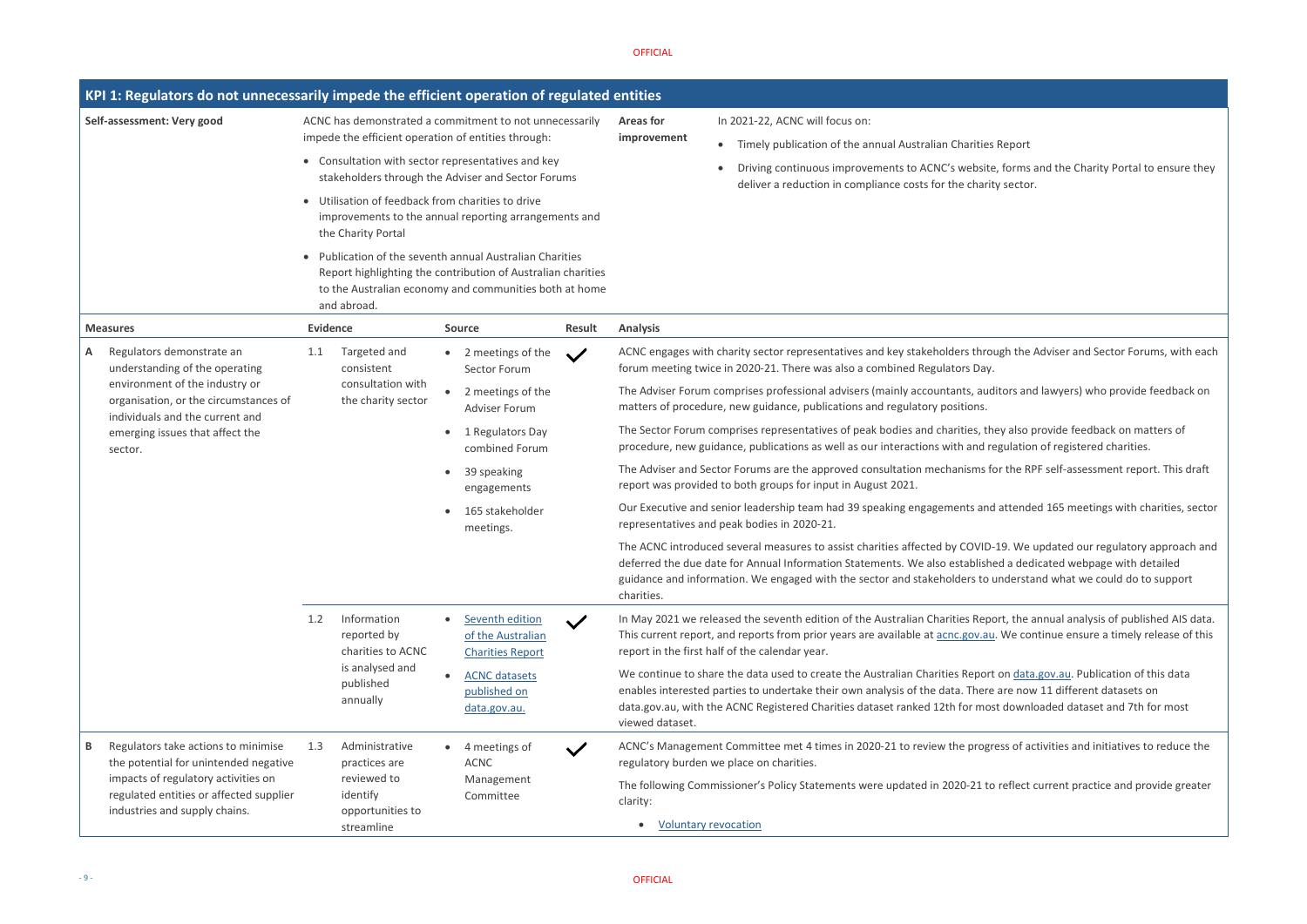recognise that many charities are still feeling asters is a key priority for charities. Accordingly, are embedded in their operations to help them vill support charities that operate in areas rity operations and COVID-19 can be found on

laints about charities and our stakeholder

eir work reaches into every corner of our lives. nds and communicates in an appropriate way.

ways and through a range of channels. We l aim to make our guidance, activities and data

de customer experience survey.

ssions, we had received 1,279 responses for

hours to complete their AIS

ide the financial information required

the compulsory questions in the AIS

during the process

se that did, 84% found it easy to use

were helpful and useful and 92% liked the

ressed overall satisfaction with the registration

|                                                                                                                                            | interactions and<br>reduce<br>compliance costs                                                                                             | Review of policy<br>and guidance<br>documents.                                                                                                                              | Withholding or removing information from the Register<br>٠<br>Reviews of DGR-endorsed Charities.<br>The following operational procedures were also updated in 2020-21:<br><b>Protected ACNC information</b><br>Staff use of social media.<br>While our transitional regulatory approach ended on 31 December 2020, we red<br>the effects of COVID-19. Meeting the needs of communities affected by disaster<br>the ACNC works with charities to ensure robust governance arrangements are e<br>to quickly adapt and respond during times of disaster. Where possible, we will s<br>affected by natural disasters. A full summary of the ACNC's response to charity<br>our website.                                                                                                                                                                                                                            |
|--------------------------------------------------------------------------------------------------------------------------------------------|--------------------------------------------------------------------------------------------------------------------------------------------|-----------------------------------------------------------------------------------------------------------------------------------------------------------------------------|---------------------------------------------------------------------------------------------------------------------------------------------------------------------------------------------------------------------------------------------------------------------------------------------------------------------------------------------------------------------------------------------------------------------------------------------------------------------------------------------------------------------------------------------------------------------------------------------------------------------------------------------------------------------------------------------------------------------------------------------------------------------------------------------------------------------------------------------------------------------------------------------------------------|
| Regulators implement continuous<br>$\mathsf{C}$<br>improvement strategies to reduce the<br>costs of compliance for those they<br>regulate. | Documented<br>1.4<br>processes for<br>collecting and<br>acting on<br>feedback from<br>charities                                            | <b>Complaints and</b><br>$\checkmark$<br>compliments<br>about ACNC<br>Complaints about<br>registered<br>charities<br><b>ACNC</b><br>Stakeholder<br>engagement<br>framework. | ACNC's policies addressing complaints and compliments about ACNC, complaint<br>engagement framework are all published on acnc.gov.au.<br>In 2020-21 we received 426 complaints and 320 compliments.<br>Australian charities make an invaluable contribution to communities and their v<br>To do this important work, charities need a regulator that listens, understands a<br>We engage with charities, the public, and the sector in formal and informal way<br>listen to feedback our customers provide us via our Advice Services line and aim<br>as accessible and transparent as possible.                                                                                                                                                                                                                                                                                                              |
|                                                                                                                                            | The online Annual<br>1.5<br>Information<br>Statement (AIS)<br>reporting includes<br>an opportunity for<br>charities to<br>provide feedback | Online survey<br>available<br>throughout 2020-<br>21.                                                                                                                       | All authorised persons submitting annual reports to ACNC are sent an online cust<br>As at 30 June 2021 we received 1,449 responses relating to 2020 AIS submission<br>2019 AIS submissions at the same time last year.<br>An analysis of these responses found:<br>82% of respondents said it took them between 30 minutes and two hou<br>$\bullet$<br>More than 48% of respondents felt it was easy or very easy to provide t<br>$\bullet$<br>83% of respondents said they didn't have trouble answering any of the<br>$\bullet$<br>83% said they did not phone our advice line/contact centre for help dur<br>$\bullet$<br>67% said they referred to ACNC guidance during the process, of those tl<br>84% of respondents found the help text/tool tips in the form itself were<br>layout and appearance of the 2019 form.<br>These responses will be used to drive future improvements to annual reporting. |
|                                                                                                                                            | 1.6<br>The registration<br>process includes<br>opportunities for                                                                           | Online survey<br>available                                                                                                                                                  | All registration applicants are sent an online customer experience survey.<br>As at 30 June 2021 we received 480 responses, 89% of these responses expresse<br>experience.                                                                                                                                                                                                                                                                                                                                                                                                                                                                                                                                                                                                                                                                                                                                    |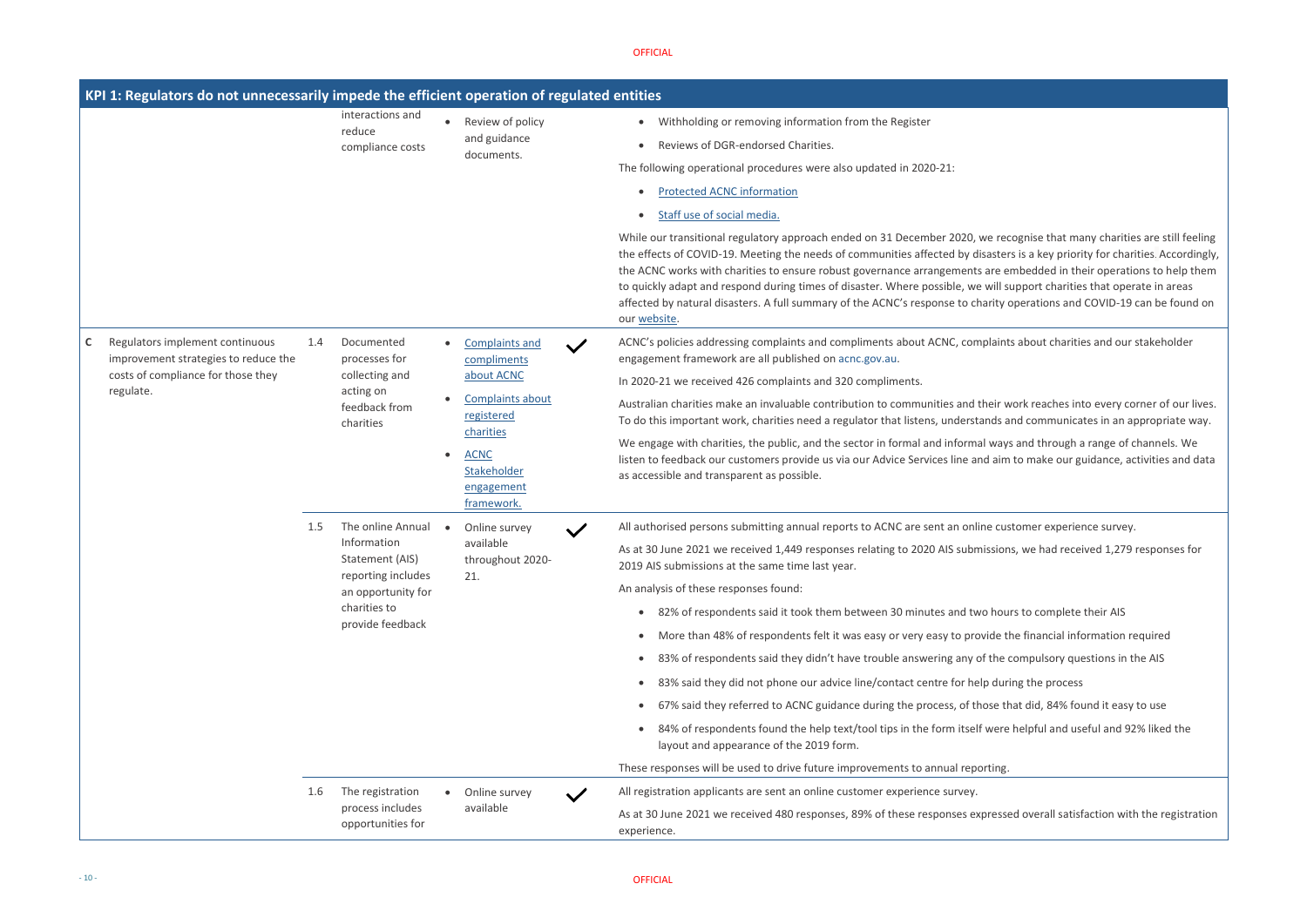tion directorate to continually improve the

| KPI 1: Regulators do not unnecessarily impede the efficient operation of regulated entities |                  |                                                                                                                                                                   |
|---------------------------------------------------------------------------------------------|------------------|-------------------------------------------------------------------------------------------------------------------------------------------------------------------|
| charities to<br>provide feedback                                                            | throughout 2020- | Feedback from the surveys are analysed and discussed within the registration di<br>service we provide for example through staff training or process improvements. |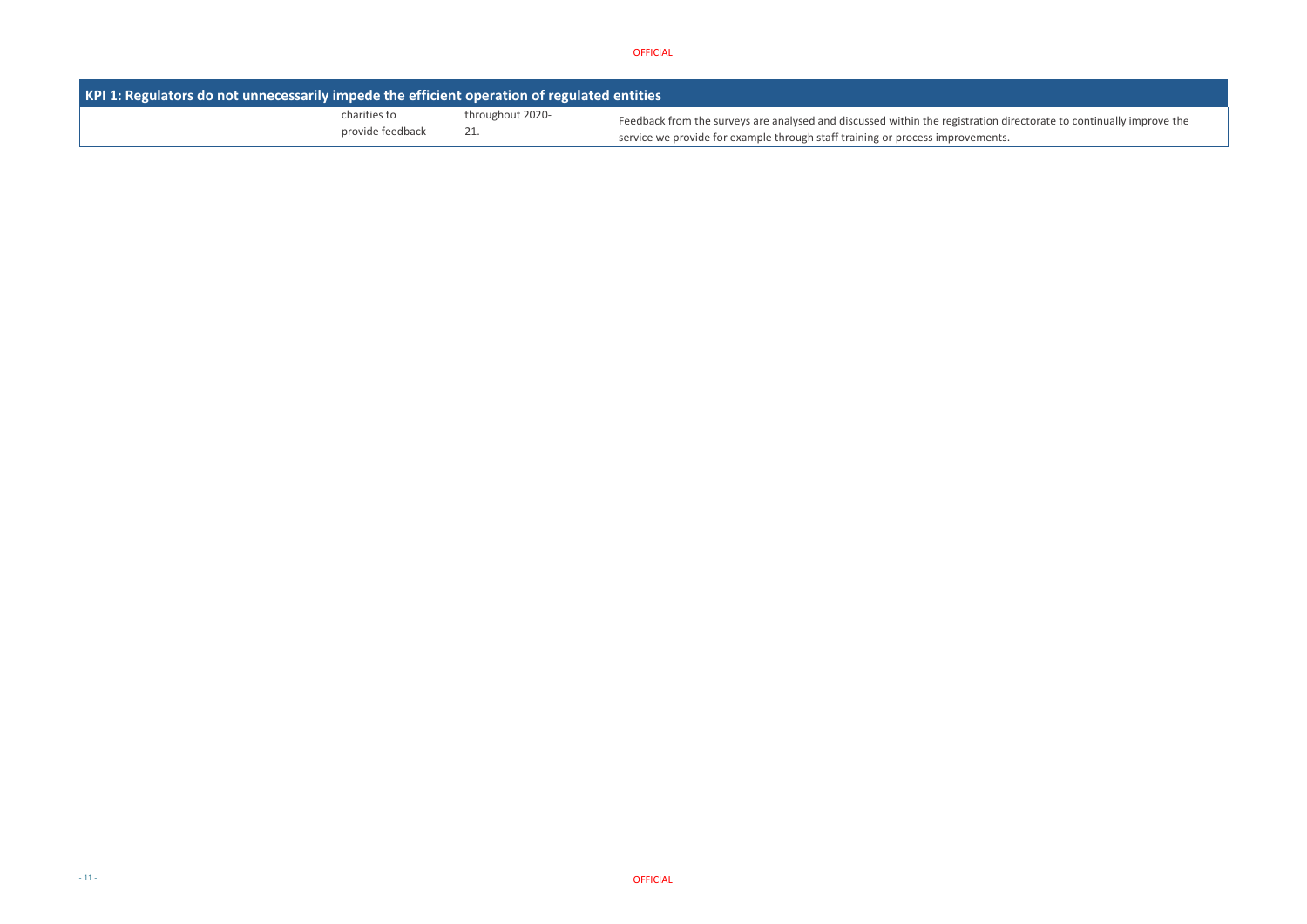

in meeting their compliance obligations ent including a complete review of content

we offer a range of educational materials in

that are eligible for streamlined reporting

• *Managing charity money in the wake of COVID-19*: practical advice and good practice tips on managing money **Products Acternal conducts Standards** *Purning issues charities have experienced in* 

• *10 things your charity should do right now*: practical tips to help charities continue to operate in a changed g, promotion and collaboration to Deductible Gift Recipient provisions and

otecting charities from fraud • *Showcasing your work in the 2020 information statement*: Explored new questions added to the Annual Information

fips for starting for the *right for the identities* could do to get things moving in the

of conflict of interest and related party

alian Taxation Office covering charity tax

*Financial reportion for registered charities.* 

• *Charites finding donors, donor finding charities*: the ACNC Commissioner was interviewed about the ways charities will will be able to find work they want to support • *Charities dealing with financial difficulties – Part 1:* ACNC, Philanthropy Australia and KordaMentha discuss charities 9 pandemic

|   |                                                         | KPI 2: Communication with regulated entities is clear, targeted and effective |                                                                                                                                                        |                                                                                                                                                                                                                                                                                                                                                                                                                                                                                                                                                                                                                                                                                                                                                                                                                                                                                                                                                                                                                                                                                                                                                                                                    |
|---|---------------------------------------------------------|-------------------------------------------------------------------------------|--------------------------------------------------------------------------------------------------------------------------------------------------------|----------------------------------------------------------------------------------------------------------------------------------------------------------------------------------------------------------------------------------------------------------------------------------------------------------------------------------------------------------------------------------------------------------------------------------------------------------------------------------------------------------------------------------------------------------------------------------------------------------------------------------------------------------------------------------------------------------------------------------------------------------------------------------------------------------------------------------------------------------------------------------------------------------------------------------------------------------------------------------------------------------------------------------------------------------------------------------------------------------------------------------------------------------------------------------------------------|
|   | Self-assessment: Very good                              | ACNC maintained effective communication with regulated entities by:           |                                                                                                                                                        | In 2021-22, ACNC will focus on:<br><b>Areas for</b>                                                                                                                                                                                                                                                                                                                                                                                                                                                                                                                                                                                                                                                                                                                                                                                                                                                                                                                                                                                                                                                                                                                                                |
|   |                                                         |                                                                               | Participating in more than 204 meetings with the charity sector                                                                                        | improvement<br>Identifying new opportunities to assist charities in me                                                                                                                                                                                                                                                                                                                                                                                                                                                                                                                                                                                                                                                                                                                                                                                                                                                                                                                                                                                                                                                                                                                             |
|   |                                                         | $\bullet$<br>podcasts                                                         | Offering a broad range of information through publications, webinars and                                                                               | Continuing to improve accessibility of web content in<br>relating to reporting and reducing red tape.                                                                                                                                                                                                                                                                                                                                                                                                                                                                                                                                                                                                                                                                                                                                                                                                                                                                                                                                                                                                                                                                                              |
|   |                                                         | decisions when objections are raised.                                         | Providing transparency in all decision-making including supplying reasons for<br>unfavourable regulatory decisions and providing independent review of |                                                                                                                                                                                                                                                                                                                                                                                                                                                                                                                                                                                                                                                                                                                                                                                                                                                                                                                                                                                                                                                                                                                                                                                                    |
|   | <b>Measures</b>                                         | <b>Evidence</b>                                                               | <b>Source</b>                                                                                                                                          | Result Analysis                                                                                                                                                                                                                                                                                                                                                                                                                                                                                                                                                                                                                                                                                                                                                                                                                                                                                                                                                                                                                                                                                                                                                                                    |
| Α | Regulators provide<br>guidance and                      | Regulatory obligation of<br>2.1<br>charities is explained                     | Guidance was provided to<br>charities through:                                                                                                         | We continue to expand and update the information we provide to charities and we of<br>different formats, including guides, templates, webinars and podcasts to assist them.                                                                                                                                                                                                                                                                                                                                                                                                                                                                                                                                                                                                                                                                                                                                                                                                                                                                                                                                                                                                                        |
|   | information that is up<br>to date, clear,               | through plain language,<br>guidance and education                             | • Publications                                                                                                                                         | New resources in 2020-21 included:                                                                                                                                                                                                                                                                                                                                                                                                                                                                                                                                                                                                                                                                                                                                                                                                                                                                                                                                                                                                                                                                                                                                                                 |
|   | accessible and concise                                  |                                                                               | Webinars<br>$\bullet$                                                                                                                                  | Updated information relating to Basic Religious Charities<br>$\bullet$                                                                                                                                                                                                                                                                                                                                                                                                                                                                                                                                                                                                                                                                                                                                                                                                                                                                                                                                                                                                                                                                                                                             |
|   | through media<br>appropriate to the<br>target audience. |                                                                               | Podcasts.                                                                                                                                              | New Governance Standard 6 guidance<br>A new webpage to reflect transitional reporting relief given to charities that a<br>arrangements                                                                                                                                                                                                                                                                                                                                                                                                                                                                                                                                                                                                                                                                                                                                                                                                                                                                                                                                                                                                                                                             |
|   |                                                         |                                                                               |                                                                                                                                                        | Annual Financial Report Disclosures - Best Practice guidance.<br>$\bullet$                                                                                                                                                                                                                                                                                                                                                                                                                                                                                                                                                                                                                                                                                                                                                                                                                                                                                                                                                                                                                                                                                                                         |
|   |                                                         |                                                                               |                                                                                                                                                        | In 2020-21, we broadcast 10 webinars, including:                                                                                                                                                                                                                                                                                                                                                                                                                                                                                                                                                                                                                                                                                                                                                                                                                                                                                                                                                                                                                                                                                                                                                   |
|   |                                                         |                                                                               |                                                                                                                                                        | Managing charity money in the wake of COVID-19: practical advice and good<br>ACNC External Conducts Standards - one year on: looked at some of the burn<br>complying with the standards<br>10 things your charity should do right now: practical tips to help charities cont<br>environment such as running meetings, engaging volunteers, fundraising, pro<br>Community sheds, charity registration and DGR: examined the changes to Dee<br>what they mean for Community Sheds<br>Protecting your charity against fraud: provided practical guidance on protecti<br>Showcasing your work in the 2020 information statement: Explored new quest<br>Statement ensuring charities will provide information about their programs<br>Tips for starting the year on the right foot: Looked at some of the things chari<br>right direction at the start of the year<br>Conflicts of interest and related party transactions: examined the issues of co<br>transactions in detail<br>Charity tax concessions and endorsements: joint webinar with the Australian<br>concessions and how the ACNC and ATO work together<br>Financial reporting for charities: concentrated on financial reporting requirem |
|   |                                                         |                                                                               |                                                                                                                                                        | In 2020-21, we published 4 podcast episodes, including:                                                                                                                                                                                                                                                                                                                                                                                                                                                                                                                                                                                                                                                                                                                                                                                                                                                                                                                                                                                                                                                                                                                                            |
|   |                                                         |                                                                               |                                                                                                                                                        | Charites finding donors, donor finding charities: the ACNC Commissioner was<br>$\bullet$<br>be able to showcase their work on the charity register and how donors will be<br>Charities dealing with financial difficulties - Part 1: ACNC, Philanthropy Austra<br>dealing with financial difficulties, particularly in the wake of the covid-19 pan                                                                                                                                                                                                                                                                                                                                                                                                                                                                                                                                                                                                                                                                                                                                                                                                                                                |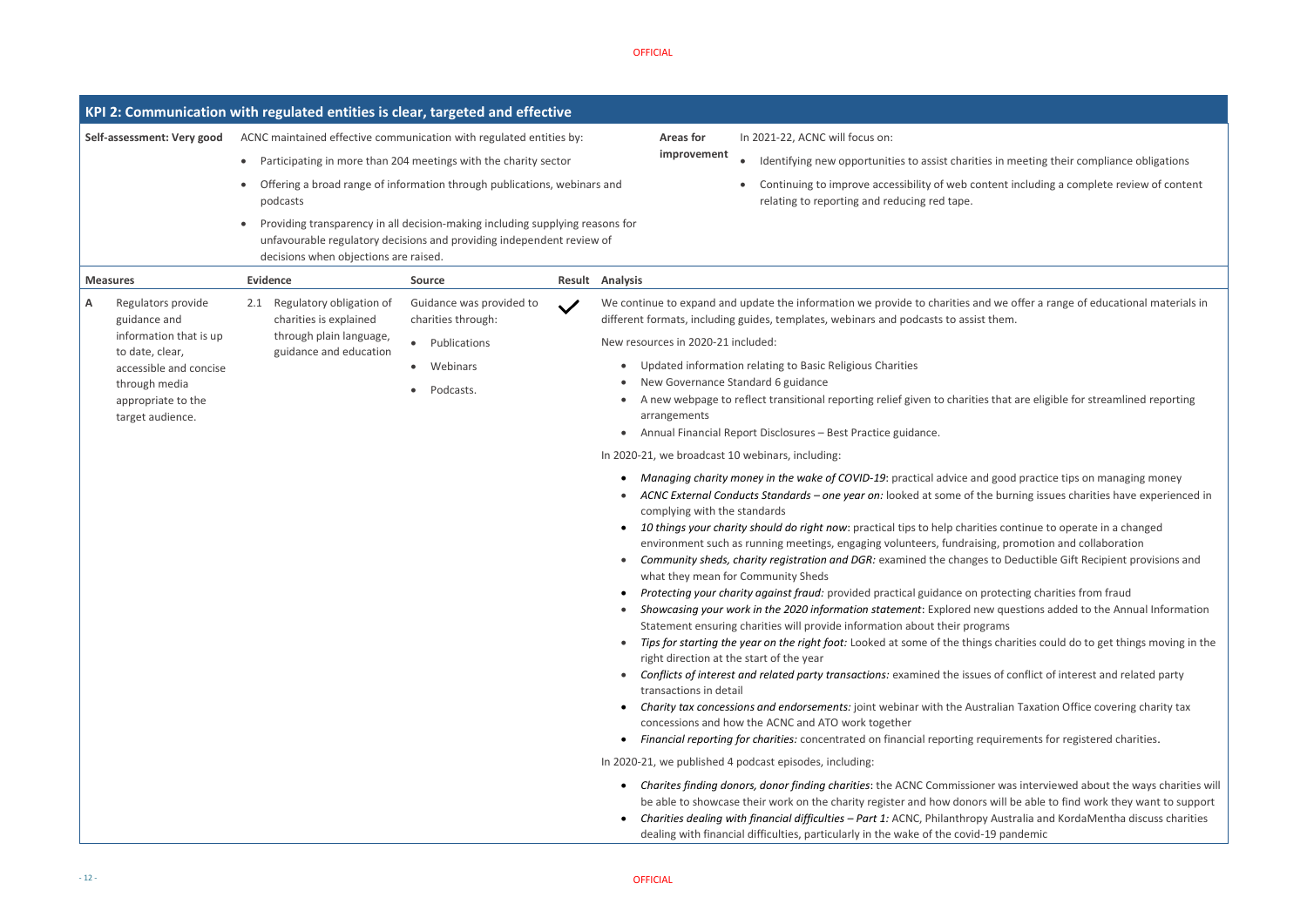# • *Charities dealing with financial difficulties – Part 2:* ACNC, Philanthropy Australia and KordaMentha discuss how the covid-19 pandemic

• *A tale of growth: Australian Charities Report and the state of the charity sector:* ACNC Commissioner speaks about the the charity sector.

Guidelines Version 2.0.

ons and to meet some legal requirements, there ently in the process of reviewing information

arities and the public on how we understand the applies to common law including to common law'), parliament (legislation) and any

**I**statements.

akeholders on the ACNC`s draft guidance on to publication to ensure it was appropriate. cascaded to impacted charities via professional

artially meeting the service standard of 90%.

were communicated to the applicant.

usals, was where charities had failed to provide

ACNC decisions and request an internal review. n organisation as a charity. We also received 4

disallowed, the reasons for the decision were

|   |                                                                                                                                                                                                 |               | KPI 2: Communication with regulated entities is clear, targeted and effective                                                          |                                                                                                        |                                                                                                                                                                                                                                                                                                                                                                |                                                                                                                                                                                                                                                                                                                                           |
|---|-------------------------------------------------------------------------------------------------------------------------------------------------------------------------------------------------|---------------|----------------------------------------------------------------------------------------------------------------------------------------|--------------------------------------------------------------------------------------------------------|----------------------------------------------------------------------------------------------------------------------------------------------------------------------------------------------------------------------------------------------------------------------------------------------------------------------------------------------------------------|-------------------------------------------------------------------------------------------------------------------------------------------------------------------------------------------------------------------------------------------------------------------------------------------------------------------------------------------|
|   |                                                                                                                                                                                                 |               |                                                                                                                                        |                                                                                                        | Charities dealing with financial difficulties - Part 2: ACNC, Philanthropy Austra<br>$\bullet$<br>charities can deal with financial difficulties, particularly in the wake of the cov<br>A tale of growth: Australian Charities Report and the state of the charity secto<br>latest edition of the Charities Report and what it says about the state of the cl |                                                                                                                                                                                                                                                                                                                                           |
|   |                                                                                                                                                                                                 | $2.2^{\circ}$ | Compliance with the                                                                                                                    | Accessibility of content                                                                               |                                                                                                                                                                                                                                                                                                                                                                | Our website and charity register are compliant with Web Content Accessibility Guideli                                                                                                                                                                                                                                                     |
|   |                                                                                                                                                                                                 |               | Australian Government<br>accessibility guidelines                                                                                      | on acnc.gov.au.                                                                                        |                                                                                                                                                                                                                                                                                                                                                                | We provide content in HTML format whenever possible, but for technical reasons and<br>may be content that is only available in PDF or as other file types. We are currently in<br>relating to our work on reducing red tape to ensure compliance with these guidelines.                                                                   |
|   |                                                                                                                                                                                                 | 2.3           | Drafts of Commissioner's<br>Interpretation<br>Statements are provided                                                                  | Commissioner's<br>Interpretation<br>Statements.                                                        |                                                                                                                                                                                                                                                                                                                                                                | Our Commissioner's Interpretation Statements are developed to help guide charities and<br>the law that applies to charities, including to explain the law made by judges ('commo<br>other legal issues.                                                                                                                                   |
|   |                                                                                                                                                                                                 |               | for public comment                                                                                                                     |                                                                                                        |                                                                                                                                                                                                                                                                                                                                                                | In 2020-21 ACNC commenced the review of two Commissioner's Interpretation Stater                                                                                                                                                                                                                                                          |
| В | Regulators consider the                                                                                                                                                                         | 2.4           | See 1.1, 1.2, 1.4, 6.1, 6.2                                                                                                            |                                                                                                        |                                                                                                                                                                                                                                                                                                                                                                | See 1.1, 1.2, 1.4, 6.1, 6.2 and 6.3.                                                                                                                                                                                                                                                                                                      |
|   | impact on regulated<br>entities and engage<br>with industry groups<br>and representatives of<br>the affected<br>stakeholders before<br>changing policies,<br>practices or service<br>standards. |               | and 6.3                                                                                                                                |                                                                                                        |                                                                                                                                                                                                                                                                                                                                                                | A further example of this work is the consultation the ACNC undertook with stakehold<br>best practice financial disclosures relating to government revenue sources prior to pul<br>Following publication of the guidance, presentations and communication were cascad<br>associations, peak stakeholders and ACNC communication channels. |
| C | Regulators' decisions<br>and advice are provided<br>in a timely manner,<br>clearly articulating<br>expectations and the<br>underlying reasons for                                               | 2.5           | Percentage of<br>applications for charity<br>registration are<br>determined within 15<br>business days of<br>receiving all information | 90% of registrations<br>were determined<br>within 15 business days<br>of receiving all<br>information. |                                                                                                                                                                                                                                                                                                                                                                | 79% of all registration applications were determined within 15 business days, partially<br>ACNC processed 2,793 applications for registration in 2020-21.                                                                                                                                                                                 |
|   | decisions.                                                                                                                                                                                      | 2.6           | Refused applications for                                                                                                               | All refused applications                                                                               |                                                                                                                                                                                                                                                                                                                                                                | 151 registration applications were refused, in all cases reasons for the decision were c                                                                                                                                                                                                                                                  |
|   |                                                                                                                                                                                                 |               | registration or remission<br>of penalties are<br>accompanied by a<br>statement of reason for<br>decision                               | were provided a<br>statement of reason<br>for decision                                                 |                                                                                                                                                                                                                                                                                                                                                                | The most common reasons for refusal, accounting for more than 80% of all refusals, w<br>enough information to the ACNC to enable registration.                                                                                                                                                                                            |
|   |                                                                                                                                                                                                 |               |                                                                                                                                        | No penalties were<br>issued to charities in<br>2020-21.                                                |                                                                                                                                                                                                                                                                                                                                                                | ACNC did not issue any penalties to charities in 2020-21.                                                                                                                                                                                                                                                                                 |
|   |                                                                                                                                                                                                 | 2.7           | All objections are<br>determined by an<br>independent case officer<br>and if disallowed are                                            | All internal reviews<br>were determined by an<br>independent case<br>officer and, if                   | $\checkmark$                                                                                                                                                                                                                                                                                                                                                   | Under the ACNC Act, a charity or its responsible persons may object to certain ACNC of<br>In 2020-21 the ACNC received 7 objections relating to our refusal to register an organi<br>objections to decisions made to revoke a registration.                                                                                               |
|   |                                                                                                                                                                                                 |               | accompanied by reasons<br>for decision                                                                                                 | disallowed, reasons for<br>decisions were                                                              |                                                                                                                                                                                                                                                                                                                                                                | In all cases, objections were determined by an independent case officer, and if disallot<br>provided to the applicant.                                                                                                                                                                                                                    |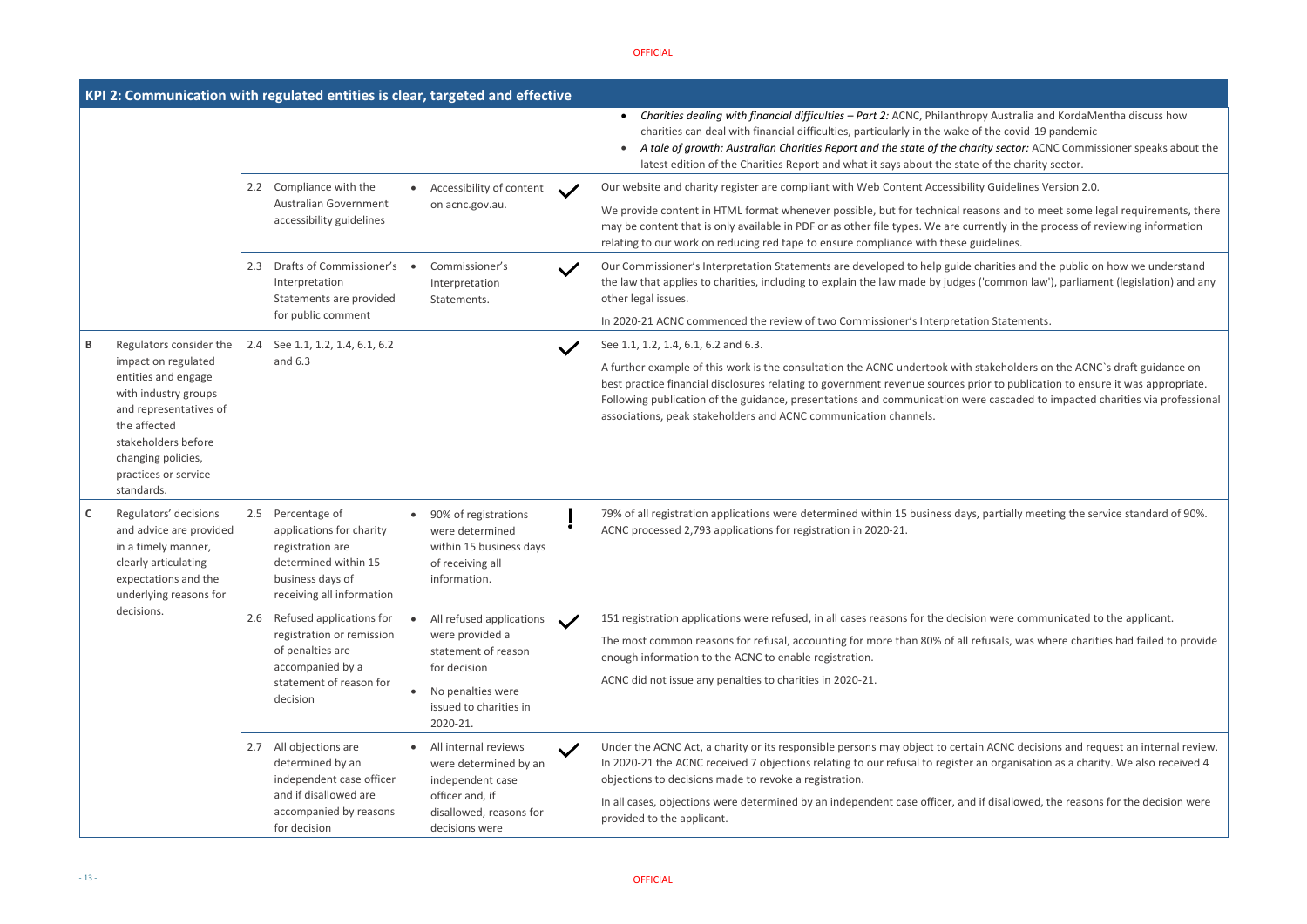edures, consistent with the ACNC's

a[t acnc.gov.au/about/corporate-](https://www.acnc.gov.au/about/corporate-information/corporate-policies/acnc-policy-framework)

nt: Decision-making, which sets out how the note consistency in decisions and to inform the rance processes in relation to our decisions. To egal team and General Counsel as required.

#### OFFICIAL

| KPI 2: Communication with regulated entities is clear, targeted and effective |     |                                                |  |                                       |              |                                                                                                                                                                                                                                                       |                                                                                                                     |  |  |  |
|-------------------------------------------------------------------------------|-----|------------------------------------------------|--|---------------------------------------|--------------|-------------------------------------------------------------------------------------------------------------------------------------------------------------------------------------------------------------------------------------------------------|---------------------------------------------------------------------------------------------------------------------|--|--|--|
|                                                                               |     |                                                |  | provided to the<br>applicant.         |              |                                                                                                                                                                                                                                                       |                                                                                                                     |  |  |  |
| Regulators' advice is<br>consistent and supports                              | 2.8 | Staff make decisions<br>according to published |  | Corporate policies and<br>procedures. | $\checkmark$ | ACNC staff make decisions according to published policies and operational proce<br>overarching Regulatory Approach Statement and Policy Framework.                                                                                                    |                                                                                                                     |  |  |  |
| predictable outcomes.                                                         |     | policies and procedures                        |  |                                       |              |                                                                                                                                                                                                                                                       | The Commissioner's policy statements are all available publicly on our website a<br>information/corporate-policies. |  |  |  |
|                                                                               |     |                                                |  |                                       |              | Included in this suite of policy statements is the Commissioner's Policy Statemer<br>ACNC will make decisions in order to ensure high quality decision-making, prome<br>public about how the ACNC makes decisions. The ACNC undertakes quality assure |                                                                                                                     |  |  |  |
|                                                                               |     |                                                |  |                                       |              | ensure consistency, ACNC administrative decision makers consult with ACNC's Lo                                                                                                                                                                        |                                                                                                                     |  |  |  |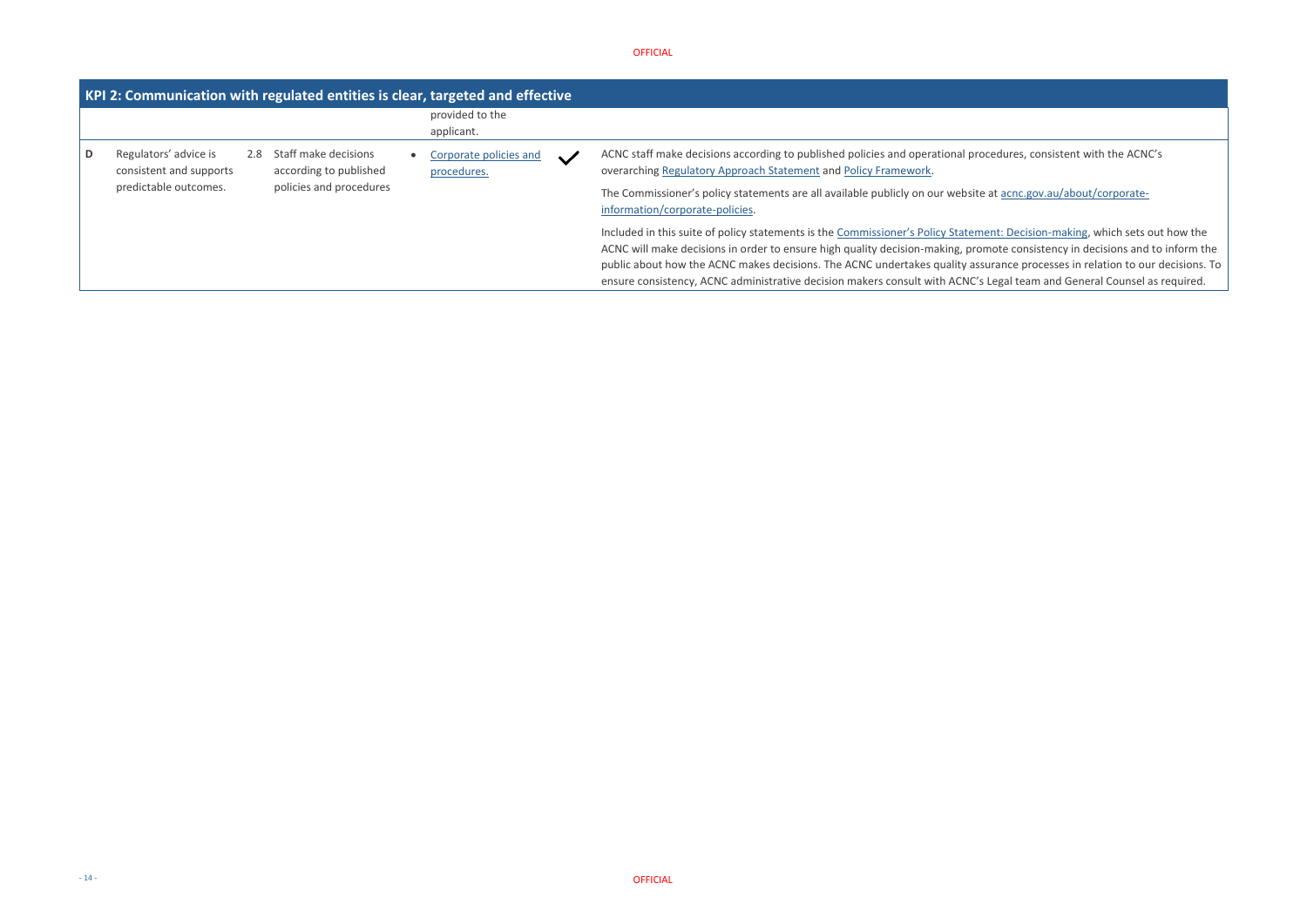es to understand and address their key

e **ACNC Regulatory approach statement**. This compliance, while dealing with cases of serious

will address these matters through the pligations and may also suggest process or 33 charities with regulatory advice following

mines that the responsible persons are willing or enforceable undertaking. These action plans 2020-21 the ACNC entered into 1 compliance

mpliance's resources now deliver three

I statement, and sets out our general approach

ered charities

wers and how we will use them

Register in relation to the use of enforcement

ied minor changes only, [w](https://www.acnc.gov.au/raise-concern/regulating-charities/regulatory-approach-statement)ith the Statement

|                            |                                                                                                                                                                                                                                                                   |                                                                                           | KPI 3: Actions undertaken by regulators are proportionate to the regulatory risk being managed |  |                                                                       |              |                 |                                     |                                                                                                                                                                                                                                                                       |  |  |
|----------------------------|-------------------------------------------------------------------------------------------------------------------------------------------------------------------------------------------------------------------------------------------------------------------|-------------------------------------------------------------------------------------------|------------------------------------------------------------------------------------------------|--|-----------------------------------------------------------------------|--------------|-----------------|-------------------------------------|-----------------------------------------------------------------------------------------------------------------------------------------------------------------------------------------------------------------------------------------------------------------------|--|--|
| Self-assessment: Very good |                                                                                                                                                                                                                                                                   | Actions undertaken by ACNC are proportionate to the regulatory risk being                 |                                                                                                |  |                                                                       |              |                 |                                     | In 2021-22, ACNC will focus on:                                                                                                                                                                                                                                       |  |  |
|                            |                                                                                                                                                                                                                                                                   |                                                                                           | managed as demonstrated by:                                                                    |  |                                                                       |              |                 | improvement                         | Continuing to provide resources to help charities to                                                                                                                                                                                                                  |  |  |
|                            |                                                                                                                                                                                                                                                                   |                                                                                           | Publication of our risk-based regulatory framework and associated policies                     |  |                                                                       |              |                 |                                     | governance risks.                                                                                                                                                                                                                                                     |  |  |
|                            |                                                                                                                                                                                                                                                                   | Ensuring our compliance activities are proportionate to the non-compliance<br>identified. |                                                                                                |  |                                                                       |              |                 |                                     |                                                                                                                                                                                                                                                                       |  |  |
|                            | <b>Measures</b>                                                                                                                                                                                                                                                   |                                                                                           | Evidence                                                                                       |  | Source                                                                |              | Result Analysis |                                     |                                                                                                                                                                                                                                                                       |  |  |
| Α                          | Regulators apply a risk<br>based proportionate<br>approach to compliance                                                                                                                                                                                          | 3.1                                                                                       | Regulatory approach is<br>risk based and<br>proportionate                                      |  | <b>ACNC Regulatory</b><br>approach statement.                         |              |                 | misconduct quickly and firmly.      | ACNC applies a risk-based approach to its compliance activities as outlined in the AC<br>approach provides charities with opportunities to address minor issues on non-comp                                                                                           |  |  |
|                            | obligations,<br>engagement and<br>regulatory enforcement<br>actions.                                                                                                                                                                                              |                                                                                           |                                                                                                |  |                                                                       |              | investigation.  |                                     | When we identify charities at risk of breaching the ACNC Act or Regulation, we will a<br>provision of targeted regulatory advice. This advice reminds charities of their obligat<br>policy change to prevent future non-compliance. In 2020-21 the ACNC provided 33 c |  |  |
|                            |                                                                                                                                                                                                                                                                   |                                                                                           |                                                                                                |  |                                                                       |              | agreements.     |                                     | Where a charity has significant matters of non-compliance and the ACNC determines<br>and able to address these matters, we may enter into a compliance agreement or en<br>are monitored by the ACNC to ensure charities implement the agreed actions. In 202          |  |  |
|                            |                                                                                                                                                                                                                                                                   |                                                                                           |                                                                                                |  |                                                                       |              |                 | programs of work, targeted by risk. | With the implementation of reviews and self-audits alongside investigations, Compli                                                                                                                                                                                   |  |  |
|                            |                                                                                                                                                                                                                                                                   | 3.2                                                                                       | Risk based compliance<br>and enforcement policy<br>is published                                |  | <b>Compliance policy</b><br>statement: Compliance<br>and enforcement. | $\checkmark$ |                 | to regulating charities.            | This Commissioner's policy statement supplements ACNC's regulatory approach stat                                                                                                                                                                                      |  |  |
|                            |                                                                                                                                                                                                                                                                   |                                                                                           |                                                                                                |  |                                                                       |              |                 | The policy statement sets out:      |                                                                                                                                                                                                                                                                       |  |  |
|                            |                                                                                                                                                                                                                                                                   |                                                                                           |                                                                                                |  |                                                                       |              |                 |                                     | The principles we adopt when addressing compliance concerns about registered                                                                                                                                                                                          |  |  |
|                            |                                                                                                                                                                                                                                                                   |                                                                                           |                                                                                                |  |                                                                       |              |                 |                                     | • Our general approach to carrying out our compliance and enforcement activities                                                                                                                                                                                      |  |  |
|                            |                                                                                                                                                                                                                                                                   |                                                                                           |                                                                                                |  |                                                                       |              |                 |                                     | ACNC's information gathering, monitoring, enforcement and revocation powers                                                                                                                                                                                           |  |  |
|                            |                                                                                                                                                                                                                                                                   |                                                                                           |                                                                                                |  |                                                                       |              | powers.         |                                     | ACNC's policy on the removal or withholding of information from the ACNC Regis                                                                                                                                                                                        |  |  |
| В                          | Regulators' preferred<br>approach to regulatory<br>risk is regularly<br>reassessed. Strategies,<br>activities and<br>enforcement actions<br>are amended to reflect<br>changing priorities that<br>results from new and<br>evolving regulatory<br>threats, without | 3.3                                                                                       | Regulatory approach is<br>reviewed every three<br>years                                        |  | <b>ACNC Regulatory</b><br>approach statement.                         |              |                 |                                     | ACNC Regulatory approach statement was reviewed in 2020. The review identified m<br>remaining current, relevant and fit-for-purpose.                                                                                                                                  |  |  |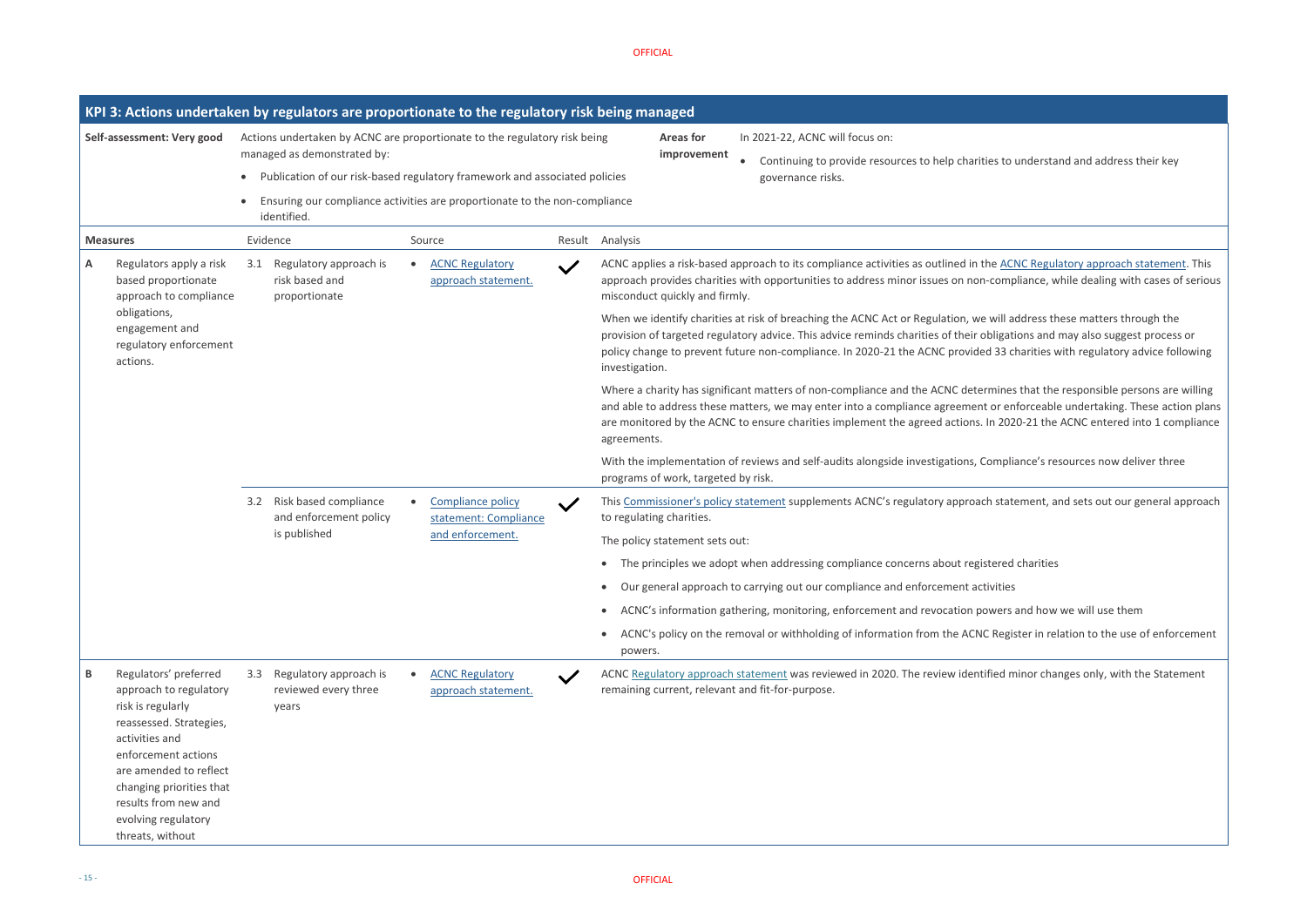**As [a](https://www.acnc.gov.au/raise-concern/regulating-charities/regulatory-approach-statement)rticulated in Access** Regulatory Statement: Compliance and m previous investigations in its risk

ion to ensure it addresses the issues based on in determining appropriate action, including the sector and community, and the willingness and

OFFICIAL

| diminishing regulatory<br>certainty or impact.                                                                                                                                                                                                                                   |               |                                                                                                                                                                                   |                                                                |              |                                                                                                                                                                                                                                                                                                                                                                                                                                                                                                                           |
|----------------------------------------------------------------------------------------------------------------------------------------------------------------------------------------------------------------------------------------------------------------------------------|---------------|-----------------------------------------------------------------------------------------------------------------------------------------------------------------------------------|----------------------------------------------------------------|--------------|---------------------------------------------------------------------------------------------------------------------------------------------------------------------------------------------------------------------------------------------------------------------------------------------------------------------------------------------------------------------------------------------------------------------------------------------------------------------------------------------------------------------------|
| Regulators recognise<br>the compliance record<br>of regulated entities,<br>including using earned<br>autonomy where this is<br>appropriate. All<br>available and relevant<br>data on compliance,<br>including evidence of<br>relevant external<br>verification is<br>considered. | $3.4^{\circ}$ | Compliance and<br>enforcement policy<br>consider the prior record<br>of a charity and<br>information from<br>previous investigations in<br>its risk assessment,<br>where possible | Compliance policy<br>statement: Compliance<br>and enforcement. | $\checkmark$ | As articulated in ACNC's Regulatory Approach Statement and the Commissioner<br>enforcement, ACNC considers the prior record of a charity and information from<br>assessments.<br>When resolving non-compliance in a charity, the team takes proportionate actional<br>the risks and non-compliance we seek to address. We consider several factors in<br>severity and persistence of a charity's non-compliance, the risk of harm to the s<br>ability of the charity to work with the ACNC to address the non-compliance. |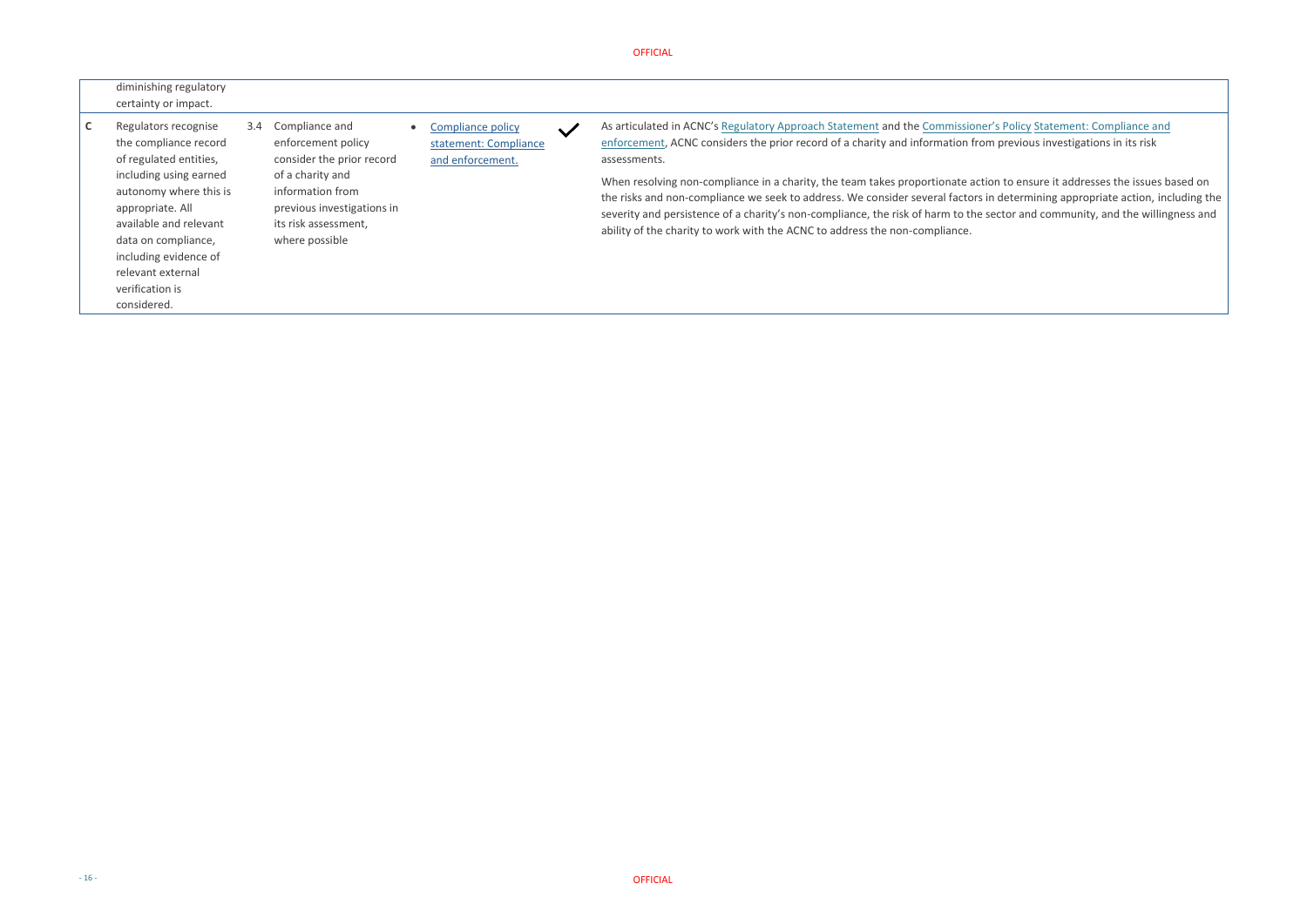rangements and Charity Portal ssport.

ation it collects directly from charities through d to prevent harm.

ntelligence led approach to the identification of

ing and reviewing policies and procedures, idered, and only information needed to fulfil

ceived in 2019 and 2020 AIS survey responses.

each program's beneficiaries and the location

programs in the Annual Information Statement,

#### OFFICIAL

and transparency for the public.

er, allowing the public to find charities that

formed decision-making and helps supporters

e ACNC will allow a group of registered These are referred to as Group Annual ne Group Annual Information Statement form,

ing. This method of reporting could be a timement has reduced the reporting burden for 295 the quality of data reported by reporting

|                                                                                                                                                        | KPI 4: Compliance and monitoring approaches are streamlined and coordinated                                                                                 |                                                                                                                                           |                        |                                                                                                                                                                                                                                                                                                                                                                                                                                                                                                                                                                                                                                                                                                                                                                                                                                                                                                                                                                                                                                                                                                                                                                                                                                                                                                                                                                                                                                                                                                            |  |  |  |
|--------------------------------------------------------------------------------------------------------------------------------------------------------|-------------------------------------------------------------------------------------------------------------------------------------------------------------|-------------------------------------------------------------------------------------------------------------------------------------------|------------------------|------------------------------------------------------------------------------------------------------------------------------------------------------------------------------------------------------------------------------------------------------------------------------------------------------------------------------------------------------------------------------------------------------------------------------------------------------------------------------------------------------------------------------------------------------------------------------------------------------------------------------------------------------------------------------------------------------------------------------------------------------------------------------------------------------------------------------------------------------------------------------------------------------------------------------------------------------------------------------------------------------------------------------------------------------------------------------------------------------------------------------------------------------------------------------------------------------------------------------------------------------------------------------------------------------------------------------------------------------------------------------------------------------------------------------------------------------------------------------------------------------------|--|--|--|
| Self-assessment: Very good                                                                                                                             | ACNC collaborated with other government agencies to streamline compliance and<br>monitoring activities to:<br>increased risk of non-compliance<br>$\bullet$ | Proactively engage with charities where intelligence analysis indicated an<br>Share information and streamline reporting arrangements.    |                        | In 2021-22, ACNC will focus on:<br><b>Areas for</b><br>improvement<br>Ongoing improvements to annual reporting arrangem<br>$\bullet$<br>Promote and expand the use of the Charity Passport.<br>$\bullet$                                                                                                                                                                                                                                                                                                                                                                                                                                                                                                                                                                                                                                                                                                                                                                                                                                                                                                                                                                                                                                                                                                                                                                                                                                                                                                   |  |  |  |
| <b>Measures</b>                                                                                                                                        | <b>Evidence</b>                                                                                                                                             | <b>Source</b>                                                                                                                             | <b>Result Analysis</b> |                                                                                                                                                                                                                                                                                                                                                                                                                                                                                                                                                                                                                                                                                                                                                                                                                                                                                                                                                                                                                                                                                                                                                                                                                                                                                                                                                                                                                                                                                                            |  |  |  |
| Α<br>Regulators' information<br>requests are tailored<br>and only made when<br>necessary to secure<br>regulatory objectives,<br>and only then in a way | Compliance teams use<br>4.1<br>internally and publicly<br>available data to identify<br>candidates for<br>investigation                                     | • Use of ACNC data<br>Cooperation with other<br>regulators or law-<br>enforcement agencies.                                               | $\checkmark$           | ACNC continues to work with other government agencies and uses the information it of<br>annual reporting, to proactively identify charities at risk of non-compliance and to pre<br>We are also building our intelligence analysis capability to support a data and intellige<br>charities at risk of non-compliance.                                                                                                                                                                                                                                                                                                                                                                                                                                                                                                                                                                                                                                                                                                                                                                                                                                                                                                                                                                                                                                                                                                                                                                                      |  |  |  |
| that minimised impact.<br>Regulators' frequency<br>of information<br>collection is minimised<br>and coordinated with<br>similar processes              | <b>ACNC</b> approved forms<br>4.2<br>only request information<br>necessary for the<br>function of the form                                                  | Operational procedure:<br>$\bullet$<br>Creating, updating and<br>reviewing policies and<br>procedures<br><b>ACNC Policy</b><br>framework. | $\checkmark$           | Under the ACNC Policy framework and Operational procedure: Creating, updating and<br>when drafting or modifying any forms, the purpose of the form should be considered,<br>this purpose should be requested.<br>This procedure was reviewed in 2020-21 to ensure it is still fit-for-purpose.                                                                                                                                                                                                                                                                                                                                                                                                                                                                                                                                                                                                                                                                                                                                                                                                                                                                                                                                                                                                                                                                                                                                                                                                             |  |  |  |
| including those of other<br>regulators so that, as<br>far as possible,<br>information is only<br>requested once.                                       | 4.3 The AIS is available<br>through the online ACNC<br><b>Charity Portal</b>                                                                                | The 2020 AIS was<br>made available in<br>September 2020.                                                                                  | $\checkmark$           | The online version of the 2020 AIS was made available to charities in September 2020.<br>ACNC continued to improve guidance for AIS completion based on feedback received i<br>From the 2020 AIS, charities will provide details about their programs, including each p<br>in which it is delivered.<br>Charities must provide at least one program and are able to provide up to ten program<br>with charities categorising their programs using a standard classification system.<br>This data has been published to the Charity Register, providing accountability and tran<br>In the 2021-22 financial year, the ACNC will launch an enhanced Charity Register, allow<br>deliver the types of programs they are interested in supporting.<br>The enhanced Charity Register will act as a 'charity marketplace' that assists informed<br>match their cause to the most appropriate charity.<br>In some situations, such as when one charity controls one or more charities, the ACNC<br>charities (reporting groups) to submit a single Annual Information Statement. These are<br>Information Statements. In 2020-21, the ACNC launched an online version of the Grou<br>which is available via the Charity Portal.<br>This online version replaced the previous spreadsheet-based method of reporting. This<br>consuming process. The online version of the Group Annual Information Statement ha<br>reporting groups (which comprise nearly 1,400 charities) while also improving the qua<br>groups. |  |  |  |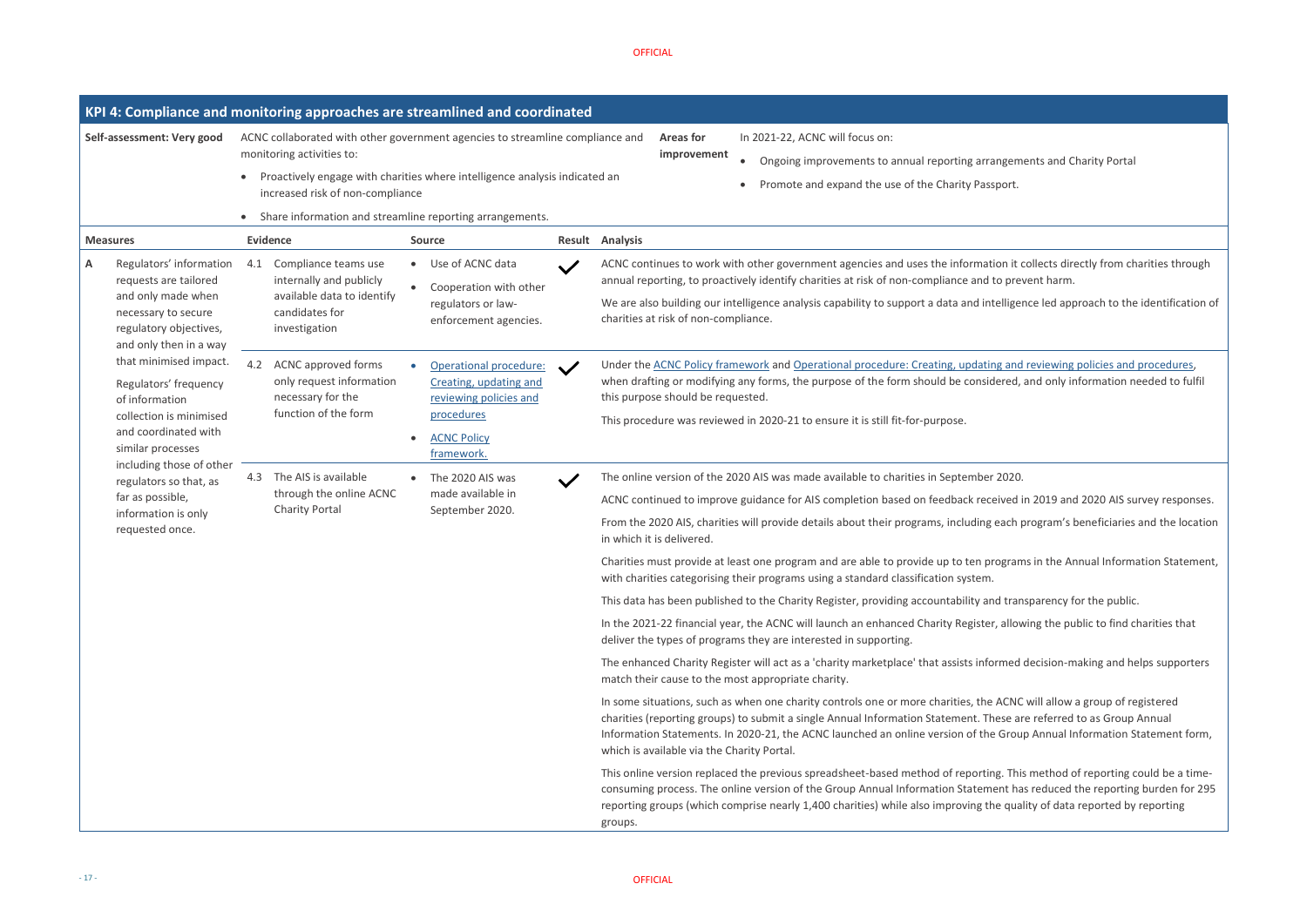fundraisers or incorporated associations in

draise in Victoria

he Treasury and the ATO. This reform will

latory obligations.

Streamline reporting required across educed the regulatory burden for charities in

ities that were fundraisers or incorporated ent for charities to submit a separate return to rities are only required to submit the Annual

Regulator barden are seeking a fundraising in Charities that are seeking a fundraising onsumer Affairs Victoria (CAV). Instead, registered fundraiser. Under these reforms, turn to CAV.



access information on registered charities, rised persons.

agencies to share information (where s best placed to act. This reduces the burden Itiple regulators.

71 referrals to other government agencies that agency was best placed to deal with it.

with the overarching ACNC Regulatory **Henforcement. Compli[a](https://www.acnc.gov.au/raise-concern/regulating-charities/regulatory-approach-statement)nce monitoring** ing a significant risk to trust and confidence in

d initiated a project to address data integrity . The work confirms our commitment to

|   |                                                                                                               |     | KPI 4: Compliance and monitoring approaches are streamlined and coordinated                                                         |           |                                                                                                                                                             |              |                                                                                                                                                                                                                                                                                                                                                                                                                                                                                                                                                                                                                                                                                                                                                                                             |
|---|---------------------------------------------------------------------------------------------------------------|-----|-------------------------------------------------------------------------------------------------------------------------------------|-----------|-------------------------------------------------------------------------------------------------------------------------------------------------------------|--------------|---------------------------------------------------------------------------------------------------------------------------------------------------------------------------------------------------------------------------------------------------------------------------------------------------------------------------------------------------------------------------------------------------------------------------------------------------------------------------------------------------------------------------------------------------------------------------------------------------------------------------------------------------------------------------------------------------------------------------------------------------------------------------------------------|
|   |                                                                                                               | 4.4 | <b>Streamlined reporting</b><br>processes are<br>implemented to obtain<br>information from other<br>regulators where<br>appropriate | $\bullet$ | Streamlined reporting<br>in place for a range of<br>charities.                                                                                              | $\checkmark$ | ACNC's work on reducing red tape includes:<br>The removal of duplicative reporting requirements for charities that are<br>$\bullet$<br>Western Australia<br>The removal of duplicative reporting requirements for charities that fund<br>$\bullet$<br>A streamlined application process for charities that fundraise in Victoria<br>$\bullet$<br>A joint response to the DGR Reform initiatives with the Department of the<br>remove four DGR Registers and transfer oversight to the ACNC<br>Providing guidance and advice to charities to help them meet their regul<br>$\bullet$<br>ACNC continues to work regularly with other government agencies in 2020-21 to<br>jurisdictions. In 2020-21, the ACNC implemented significant reforms that have re<br>Western Australia and Victoria. |
|   |                                                                                                               |     |                                                                                                                                     |           |                                                                                                                                                             |              | A streamlined reporting arrangement was announced for more than 2,000 charif<br>associations in Western Australia. This arrangement has removed the requireme<br>the Department of Mines, Industry Regulation and Safety (DMIRS). Instead, char<br>Information Statement, with the ACNC sharing data with DMIRS.                                                                                                                                                                                                                                                                                                                                                                                                                                                                            |
|   |                                                                                                               |     |                                                                                                                                     |           |                                                                                                                                                             |              | Regulatory burden has also been reduced for charities that fundraise in Victoria.<br>license (or fundraising registration) do not need to submit an application with Co<br>charities are only required to notify CAV of their intent to fundraise to become a<br>charities have also been excluded from the requirement to submit an annual ret                                                                                                                                                                                                                                                                                                                                                                                                                                             |
| B | Regulators utilise<br>existing information to                                                                 | 4.5 | <b>Charity Passport</b><br>developed and<br>maintained so that<br>central charity data is                                           |           | <b>ACNC Charity Passport</b><br>was available to<br>authorised<br>government officials<br>throughout 2020-21.<br>Referrals to other<br>government agencies. | $\checkmark$ | ACNC Charity Passport allows authorised government agencies to electronically<br>including financial reporting, activities undertaken and contact details for author                                                                                                                                                                                                                                                                                                                                                                                                                                                                                                                                                                                                                        |
|   | limit the reliance on                                                                                         |     |                                                                                                                                     |           |                                                                                                                                                             |              | The Charity Passport was available throughout 2020-21.                                                                                                                                                                                                                                                                                                                                                                                                                                                                                                                                                                                                                                                                                                                                      |
|   | requests from<br>regulated entities and<br>share the information<br>among other regulators<br>where possible. |     | available to government<br>regulators to reduce<br>regulatory burden                                                                |           |                                                                                                                                                             |              | As at 30 June 2021, 22 government agencies were using the Charity Passport.                                                                                                                                                                                                                                                                                                                                                                                                                                                                                                                                                                                                                                                                                                                 |
|   |                                                                                                               | 4.6 | Compliance officers<br>share information with<br>and make referrals to<br>other regulators where<br>appropriate                     |           |                                                                                                                                                             |              | Where compliance issues are identified, we work closely with other government<br>permissible under the secrecy provisions of the ACNC Act) and determine who is<br>on charities, as they will not be required to provide the same information to mul                                                                                                                                                                                                                                                                                                                                                                                                                                                                                                                                        |
|   |                                                                                                               |     |                                                                                                                                     |           |                                                                                                                                                             |              | In 2020-21 we received 39 referrals from other government agencies and made<br>where we considered that a matter fell within another agency's jurisdiction and                                                                                                                                                                                                                                                                                                                                                                                                                                                                                                                                                                                                                              |
| C | Regulators base<br>monitoring and<br>inspection approaches<br>on risk, and where                              | 4.7 | Compliance staff act in<br>accordance with risk-<br>based policies and<br>procedures                                                |           | Compliance policy<br>statement: Compliance<br>and enforcement.                                                                                              | $\checkmark$ | ACNC staff act in accordance with risk-based policies and procedures, consistent<br>Approach Statement and our Commissioner's Policy Statement: Compliance and<br>activities are only conducted in relation to matters that are assessed as presentir<br>the sector.                                                                                                                                                                                                                                                                                                                                                                                                                                                                                                                        |
|   | possible, take into<br>account the<br>circumstance and<br>operational needs of<br>the regulated entity.       |     |                                                                                                                                     |           |                                                                                                                                                             |              | We have enhanced our approach to risk in both Registration and Compliance and<br>and quality assurance issues that may affect the accuracy of the Charity Register<br>continuous improvement in how we regulate charities.                                                                                                                                                                                                                                                                                                                                                                                                                                                                                                                                                                  |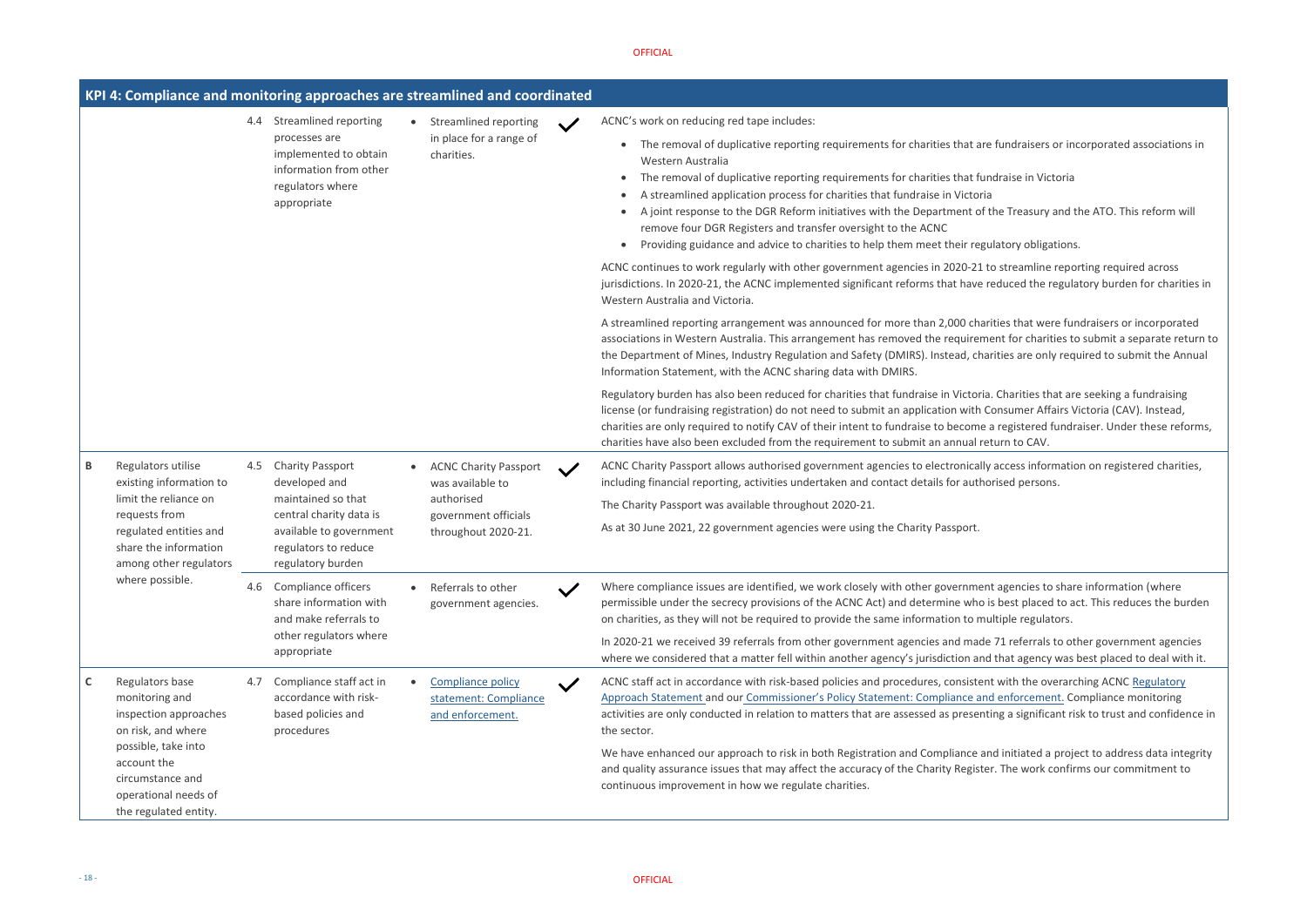rmation

tary compliance.

atory approach statement and the Compliance

onsultation with the Adviser and Sector Forums

atory approach statement and th[e Compliance](https://www.acnc.gov.au/about/corporate-information/corporate-policies/compliance-and-enforcement)

acnc.gov.au<mark>.</mark>

ess through general information requests,

mation within the established timeframes.

#### OFFICIAL

the Information Publication Scheme (IPS). Each es in accordance with the IPS requirements.

assessment on our website. The 2019-20 RPF

ponsible minister and in accordance with the

|                                                                                                                                      | KPI 5: Regulators are open and transparent in their dealings with regulated entities                                                                           |                                                                     |              |                                                                                                                                                                                                                     |  |  |  |  |  |  |
|--------------------------------------------------------------------------------------------------------------------------------------|----------------------------------------------------------------------------------------------------------------------------------------------------------------|---------------------------------------------------------------------|--------------|---------------------------------------------------------------------------------------------------------------------------------------------------------------------------------------------------------------------|--|--|--|--|--|--|
| Self-assessment: Very good                                                                                                           | ACNC remained open and transparent in dealing with regulated entities through:                                                                                 |                                                                     |              | In 2021-22, ACNC will focus on:<br><b>Areas for</b><br>improvement                                                                                                                                                  |  |  |  |  |  |  |
|                                                                                                                                      | Availability of policies and guidance<br>$\bullet$                                                                                                             |                                                                     |              | Improvements to the Charity Register and infor<br>$\bullet$                                                                                                                                                         |  |  |  |  |  |  |
|                                                                                                                                      | Publication of RPF self-assessment                                                                                                                             |                                                                     |              | Targeted education to assist with charity volunt                                                                                                                                                                    |  |  |  |  |  |  |
|                                                                                                                                      | COVID-19 communications and compliance approach                                                                                                                |                                                                     |              |                                                                                                                                                                                                                     |  |  |  |  |  |  |
|                                                                                                                                      | Advice to charities on DGR reviews                                                                                                                             |                                                                     |              |                                                                                                                                                                                                                     |  |  |  |  |  |  |
|                                                                                                                                      | Development of guidance for External Conduct Standards<br>$\bullet$                                                                                            |                                                                     |              |                                                                                                                                                                                                                     |  |  |  |  |  |  |
|                                                                                                                                      | Development of governance toolkit and DGR self-evaluation checklist.                                                                                           |                                                                     |              |                                                                                                                                                                                                                     |  |  |  |  |  |  |
| <b>Measures</b>                                                                                                                      | <b>Evidence</b>                                                                                                                                                | <b>Source</b>                                                       |              | Result Analysis                                                                                                                                                                                                     |  |  |  |  |  |  |
| Regulators' risk-based<br>Α<br>frameworks are publicly                                                                               | Regulatory Approach<br>5.1<br>Statement is published                                                                                                           | <b>ACNC Regulatory</b><br>approach statement.                       | $\checkmark$ | ACNC's overarching risk-based framework is articulated within the ACNC Regula<br>policy statement: Compliance and enforcement.                                                                                      |  |  |  |  |  |  |
| available in a format<br>which is clear,<br>understandable and                                                                       | online                                                                                                                                                         |                                                                     |              | ACNC updated the Regulatory approach statement in 2018 after a process of co<br>and was available throughout 2019-20 on acnc.gov.au.                                                                                |  |  |  |  |  |  |
| accessible.                                                                                                                          | Risk assessment<br>5.2<br>framework is published                                                                                                               | Compliance policy<br>statement: Compliance                          | $\checkmark$ | ACNC's overarching risk-based framework is articulated within the ACNC Regula<br>policy statement: Compliance and enforcement.                                                                                      |  |  |  |  |  |  |
|                                                                                                                                      | online                                                                                                                                                         | and enforcement.                                                    |              | The Compliance and enforcement policy was available throughout 2020-21 on a                                                                                                                                         |  |  |  |  |  |  |
| Regulators are open<br>В<br>and responsive to<br>requests from<br>regulated entities<br>regarding the operation<br>of the regulatory | Response to all request<br>5.3<br>for access to information<br>provided within 30 days<br>(those not under<br>Freedom of Information<br>(FOI) or Privacy Acts) | Responses to<br>information requests<br>provided within 30<br>days. |              | ACNC makes information available to the public outside of the formal FOI proce<br>however in 2020-21 ACNC did not receive any such requests.                                                                        |  |  |  |  |  |  |
| framework, and                                                                                                                       | Response to FOI Act<br>5.4                                                                                                                                     | Responses to FOI Act                                                |              | In 2020-21 ACNC responded to 100% of FOI Act requests and requests for inform                                                                                                                                       |  |  |  |  |  |  |
| approaches<br>implemented by<br>regulators.                                                                                          | requests handled within<br>30 days (plus statutory<br>extensions) or 60 days<br>where third party<br>consultation is required                                  | requests provided<br>within established<br>timeframes.              |              | Under Part II of the FOI Act, ACNC is required to publish information as part of t<br>agency must display on its website a plan showing what information it publishes<br>ACNC maintains an IPS page on its website. |  |  |  |  |  |  |
| Regulator's<br>C<br>performance                                                                                                      | RPF self-assessment<br>$5.5^{\circ}$<br>published                                                                                                              | RPF self-assessments.                                               | $\checkmark$ | Consistent with other Commonwealth regulators, ACNC publishes our RPF self-a<br>self-assessment was published on acnc.gov.au in January 2021.                                                                       |  |  |  |  |  |  |
| measurement results<br>are published in a<br>timely manner to<br>ensure accountability to<br>the public.                             |                                                                                                                                                                |                                                                     |              | This 2020-21 report will be published on acnc.gov.au once approved by the resp<br>established timeframes.                                                                                                           |  |  |  |  |  |  |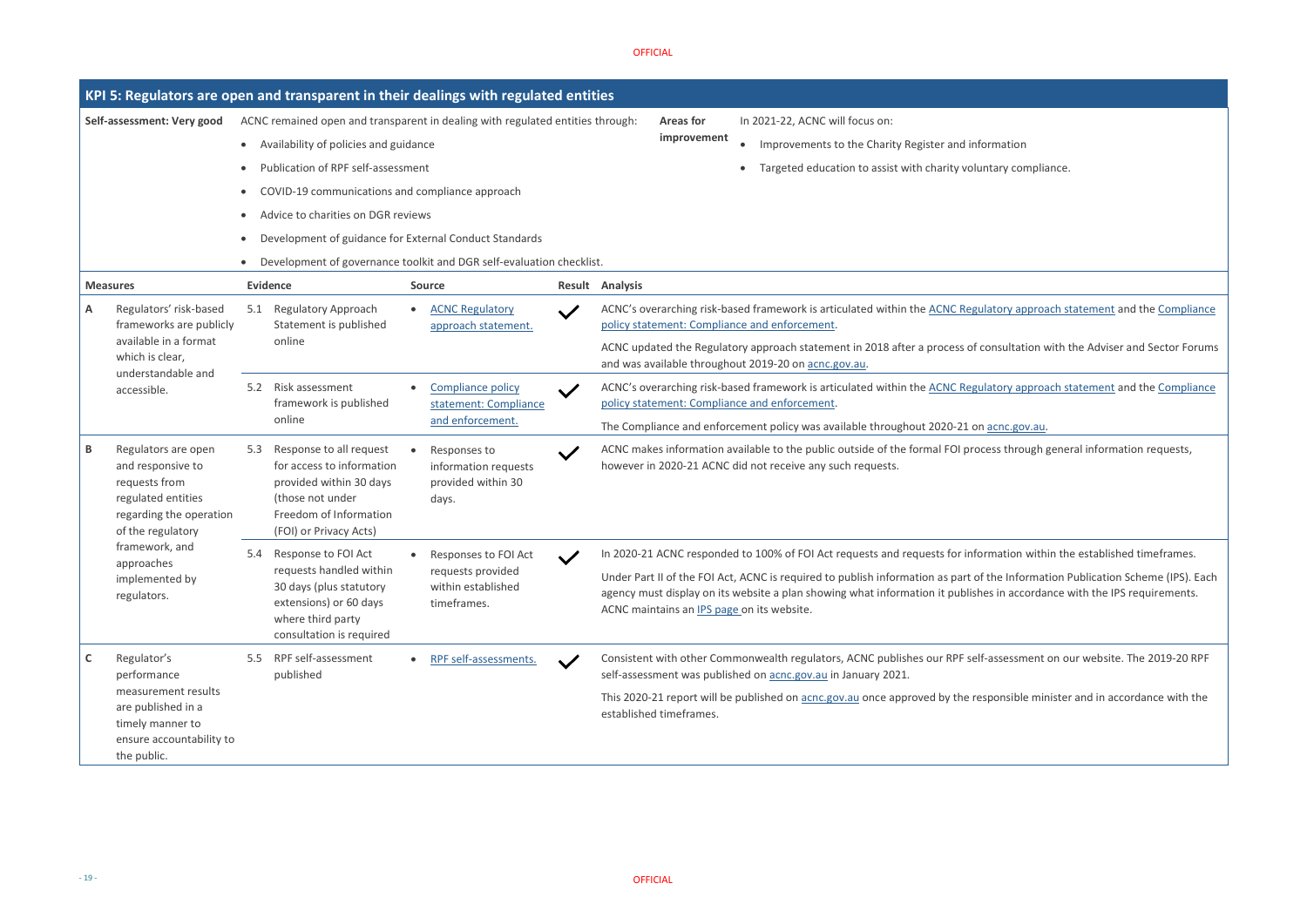Iiminate duplicated reporting

egislative review and performance audit.

Adviser Forum Charter in 2019-20, it was agreed also a combined forum.

ector Forum Charter in 2019-20, it was agreed also a combined forum.

action and the mechanisms we may use. For arden on charities by providing accurate, timely obligations to ACNC in a way that minimises the

profits Commission Legislation Review 2018. equire more consultation before amendments are finalised. The ACNC will work eaningful reform.

Iation of Charities by the Australian Charities *and or sement of the ACNC's achievements* nsights to assist us to continue to improve our

npliance costs. In 2020-21 we made submissions

|                            |                                                                                                                                                                                                  | KPI 6: Regulators actively contribute to the continuous improvement of regulatory frameworks               |                                                                            |                                                    |                                                                                                                                                                                                                                                                                                                                                      |
|----------------------------|--------------------------------------------------------------------------------------------------------------------------------------------------------------------------------------------------|------------------------------------------------------------------------------------------------------------|----------------------------------------------------------------------------|----------------------------------------------------|------------------------------------------------------------------------------------------------------------------------------------------------------------------------------------------------------------------------------------------------------------------------------------------------------------------------------------------------------|
| Self-assessment: Very good |                                                                                                                                                                                                  | ACNC is committed to continuous improvement through:                                                       |                                                                            | In 2021-22, ACNC will focus on<br><b>Areas for</b> |                                                                                                                                                                                                                                                                                                                                                      |
|                            |                                                                                                                                                                                                  |                                                                                                            | Analysis of ACNC performance as published in the ACNC Annual Report        |                                                    | improvement<br>Working with other government agencies to eliminate                                                                                                                                                                                                                                                                                   |
|                            |                                                                                                                                                                                                  | Australian Charities Report                                                                                | Analysis of charity performance as published in the seventh edition of the |                                                    | Implementation of recommendations of the legislative                                                                                                                                                                                                                                                                                                 |
|                            |                                                                                                                                                                                                  | framework on the sector.                                                                                   | Submissions on potential impact of proposed changes to the regulatory      |                                                    |                                                                                                                                                                                                                                                                                                                                                      |
| <b>Measures</b>            |                                                                                                                                                                                                  | <b>Evidence</b>                                                                                            | <b>Source</b>                                                              | Result Analysis                                    |                                                                                                                                                                                                                                                                                                                                                      |
| Α                          | Regulators establish<br>cooperative and                                                                                                                                                          | 6.1 At least two meetings of<br>the Adviser Forum are                                                      | Two meetings of the<br>Adviser forum and a                                 | $\checkmark$                                       | In 2020-21 we held two meetings of the Adviser Forum. After a review of the Adviser F<br>that, going forward, these meetings will now be held twice a year and there is also a co                                                                                                                                                                    |
|                            | collaborative<br>relationships with                                                                                                                                                              | held annually                                                                                              | combined Forum.                                                            |                                                    | See KPI 1: Evidence measure 1.1.                                                                                                                                                                                                                                                                                                                     |
|                            | stakeholders to<br>promote trust and                                                                                                                                                             | At least two meetings of<br>6.2<br>the Sector Forum are                                                    | Two meetings of the<br>Sector Forum and a                                  | $\checkmark$                                       | In 2020-21 we held two meetings of the Sector Forum. After a review of the Sector For<br>that, going forward, these meetings will now be held twice a year and there is also a co                                                                                                                                                                    |
|                            | improve the efficiency<br>and effectiveness of the<br>regulatory framework.                                                                                                                      | held annually                                                                                              | combined Forum.                                                            |                                                    | See KPI 1: Evidence measure 1.1.                                                                                                                                                                                                                                                                                                                     |
|                            |                                                                                                                                                                                                  | Stakeholder engagement<br>6.3<br>framework outlines how<br>ACNC will engage with<br>stakeholders to reduce | <b>ACNC Stakeholder</b><br>engagement<br>framework.                        | $\checkmark$                                       | ACNC's Stakeholder engagement framework outlines our approach to consultation and<br>example, this framework outlines our commitment to reduce the regulatory burden or<br>and relevant information to charities to help them understand and meet their obligation<br>impact on their time and resources.                                            |
|                            |                                                                                                                                                                                                  | regulatory burden and<br>enhance knowledge of<br>the regulated sector                                      |                                                                            |                                                    | ACNC completed a formal review of this framework in 2020-21.                                                                                                                                                                                                                                                                                         |
| В                          | Regulators engage<br>stakeholders in the<br>development of options<br>to reduce compliance<br>costs. This could include<br>industry self-regulation,<br>changes to the<br>overarching regulatory | See 6.1, 6.2 and 6.3<br>6.4                                                                                |                                                                            | $\checkmark$                                       | In 2019-20 the Government responded to the Australian Charities and Not-for-profits (<br>While the Government has shown support for most recommendations, some require n<br>implementation, and some will not be able to be implemented until legislative amendr<br>collaboratively to implement the Government recommendations to achieve meaningfu |
|                            |                                                                                                                                                                                                  |                                                                                                            |                                                                            |                                                    | The Australian National Audit Office tabled the performance audit report Regulation of<br>and Not-for-profits Commission on 31 March 2020. This report was a welcome endorse<br>since it was established in December 2012. The report also provided valuable insights t<br>regulatory approach.                                                      |
|                            | framework, or other<br>strategies to streamline<br>monitoring and                                                                                                                                |                                                                                                            |                                                                            |                                                    | ACNC engages with stakeholders in the development of options to reduce compliance<br>on issues which affect the efficient regulation of the charity sector including:                                                                                                                                                                                |
|                            | compliance                                                                                                                                                                                       |                                                                                                            |                                                                            |                                                    | Productivity Commission Study into Resources Study Regulation                                                                                                                                                                                                                                                                                        |
|                            | approaches.                                                                                                                                                                                      |                                                                                                            |                                                                            |                                                    | Feedback on the proposed Charitable Fundraising Regulation 2020 (NSW)                                                                                                                                                                                                                                                                                |
|                            |                                                                                                                                                                                                  |                                                                                                            |                                                                            | $\bullet$                                          | Response to Draft Propositions of the Royal Commission into Natural Disasters                                                                                                                                                                                                                                                                        |
|                            |                                                                                                                                                                                                  |                                                                                                            |                                                                            |                                                    | <b>CATSI Act Review</b>                                                                                                                                                                                                                                                                                                                              |
|                            |                                                                                                                                                                                                  |                                                                                                            |                                                                            |                                                    | <b>National Coordination Mechanism Consultation</b>                                                                                                                                                                                                                                                                                                  |
|                            |                                                                                                                                                                                                  |                                                                                                            |                                                                            |                                                    | ANAO Operation of Grants Hubs Performance Audit                                                                                                                                                                                                                                                                                                      |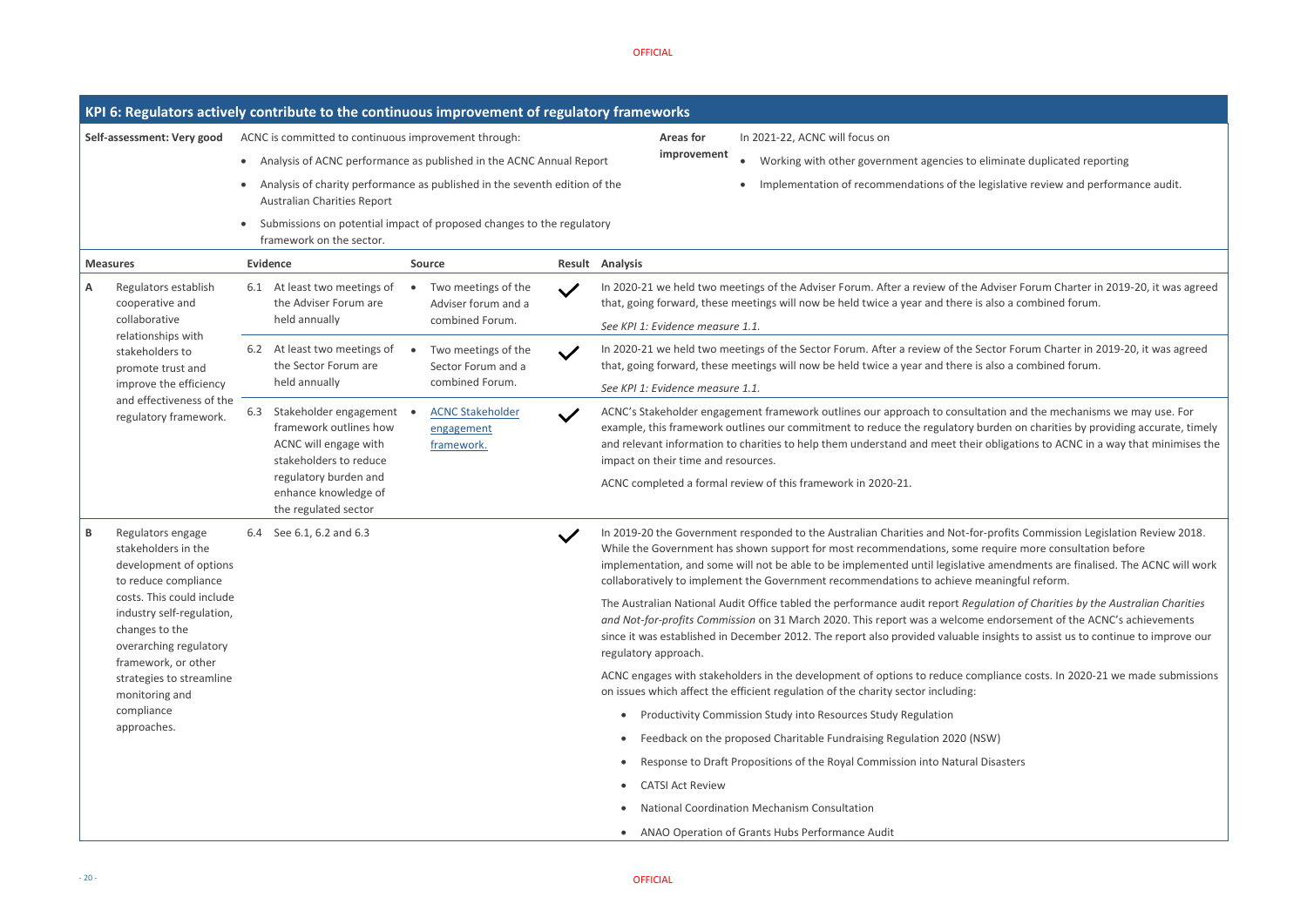nal Redress Scheme

Concessions on Philanthropic Donations

inal Governance

mmission).

rums, this engagement informed various

i its annual report.

#### OFFICIAL

The annual report will be published on **[acnc.gov.au](http://www.acnc.gov.au/)** in accordance with timeframes set by the Department of Finance.

|   |                                                                                                          |     | KPI 6: Regulators actively contribute to the continuous improvement of regulatory frameworks |  |                                       |              |                                                              |                                                                                                                                                              |
|---|----------------------------------------------------------------------------------------------------------|-----|----------------------------------------------------------------------------------------------|--|---------------------------------------|--------------|--------------------------------------------------------------|--------------------------------------------------------------------------------------------------------------------------------------------------------------|
|   |                                                                                                          |     |                                                                                              |  |                                       |              |                                                              | Submission to Commonwealth Integrity Commission                                                                                                              |
|   |                                                                                                          |     |                                                                                              |  |                                       |              |                                                              | Query from the Joint Select Committee on Implementation of the National Redi                                                                                 |
|   |                                                                                                          |     |                                                                                              |  |                                       |              |                                                              | Standing Committee on Taxation and Revenue - Private Briefing on Tax Concess                                                                                 |
|   |                                                                                                          |     |                                                                                              |  |                                       |              |                                                              | Aboriginal Lands Parliamentary Standing Committee Inquiry into Aboriginal Gov                                                                                |
|   |                                                                                                          |     |                                                                                              |  |                                       |              |                                                              | Electronic meeting and voting for NSW incorporated associations                                                                                              |
|   |                                                                                                          |     |                                                                                              |  |                                       |              |                                                              | Proposed new fundraising condition for NSW authority holders                                                                                                 |
|   |                                                                                                          |     |                                                                                              |  |                                       |              |                                                              | Proposed NSW charitable fundraising guidelines                                                                                                               |
|   |                                                                                                          |     |                                                                                              |  |                                       |              |                                                              | Proposed amendments to the Associations Incorporation Act 1985 (SA)                                                                                          |
|   |                                                                                                          |     |                                                                                              |  |                                       |              |                                                              | Proposed new Regulator Performance Framework (Prime Minister and Cabinet)                                                                                    |
|   |                                                                                                          |     |                                                                                              |  |                                       |              |                                                              | Western Australian Government (establishment of Charitable Trusts Commission                                                                                 |
| C | Regulators regularly<br>share feedback from<br>stakeholders and<br>performance<br>information (including | 6.5 | Stakeholder engagement<br>framework outlines how                                             |  | <b>ACNC Stakeholder</b><br>engagement | $\checkmark$ |                                                              | In 2020-21 ACNC engaged with stakeholders through the Adviser and Sector Forums, th<br>submissions regarding the efficient regulation of the charity sector. |
|   |                                                                                                          |     | <b>ACNC will share feedback</b><br>from stakeholders with<br>policy departments              |  | framework.                            |              |                                                              | See KPI 1: Evidence measure 1.1 and 6.4.                                                                                                                     |
|   | from inspections) with                                                                                   | 6.6 | Report is published<br>analysing the previous                                                |  | <b>ACNC Annual Report.</b>            |              |                                                              | ACNC publishes a summary of its regulatory activity and enforcement actions in its annu                                                                      |
|   | policy departments to<br>improve the operation                                                           |     |                                                                                              |  |                                       |              |                                                              | The 2019-20 annual report summarised these activities and actions including:                                                                                 |
|   | of the regulatory                                                                                        |     | year's cases and<br>forecasting risk for                                                     |  |                                       |              | $\bullet$                                                    | 79 investigations were finalised                                                                                                                             |
|   | framework and<br>administrative                                                                          |     | future years annually                                                                        |  |                                       |              | $\bullet$                                                    | 58 risk assessments were completed                                                                                                                           |
|   | processes.                                                                                               |     |                                                                                              |  |                                       |              |                                                              | 32 charities received regulatory advice.                                                                                                                     |
|   |                                                                                                          |     |                                                                                              |  |                                       |              |                                                              | The 2020-21 annual report summarised these activities and actions including:                                                                                 |
|   |                                                                                                          |     |                                                                                              |  |                                       | $\bullet$    | 76 investigations were finalised (includes risk assessments) |                                                                                                                                                              |
|   |                                                                                                          |     |                                                                                              |  |                                       |              | $\bullet$                                                    | 33 charities received regulatory advice                                                                                                                      |
|   |                                                                                                          |     |                                                                                              |  |                                       |              | $\bullet$                                                    | 23 Reviews completed                                                                                                                                         |
|   |                                                                                                          |     |                                                                                              |  |                                       |              | $\bullet$                                                    | 39 self-audits completed.                                                                                                                                    |
|   |                                                                                                          |     |                                                                                              |  |                                       |              |                                                              |                                                                                                                                                              |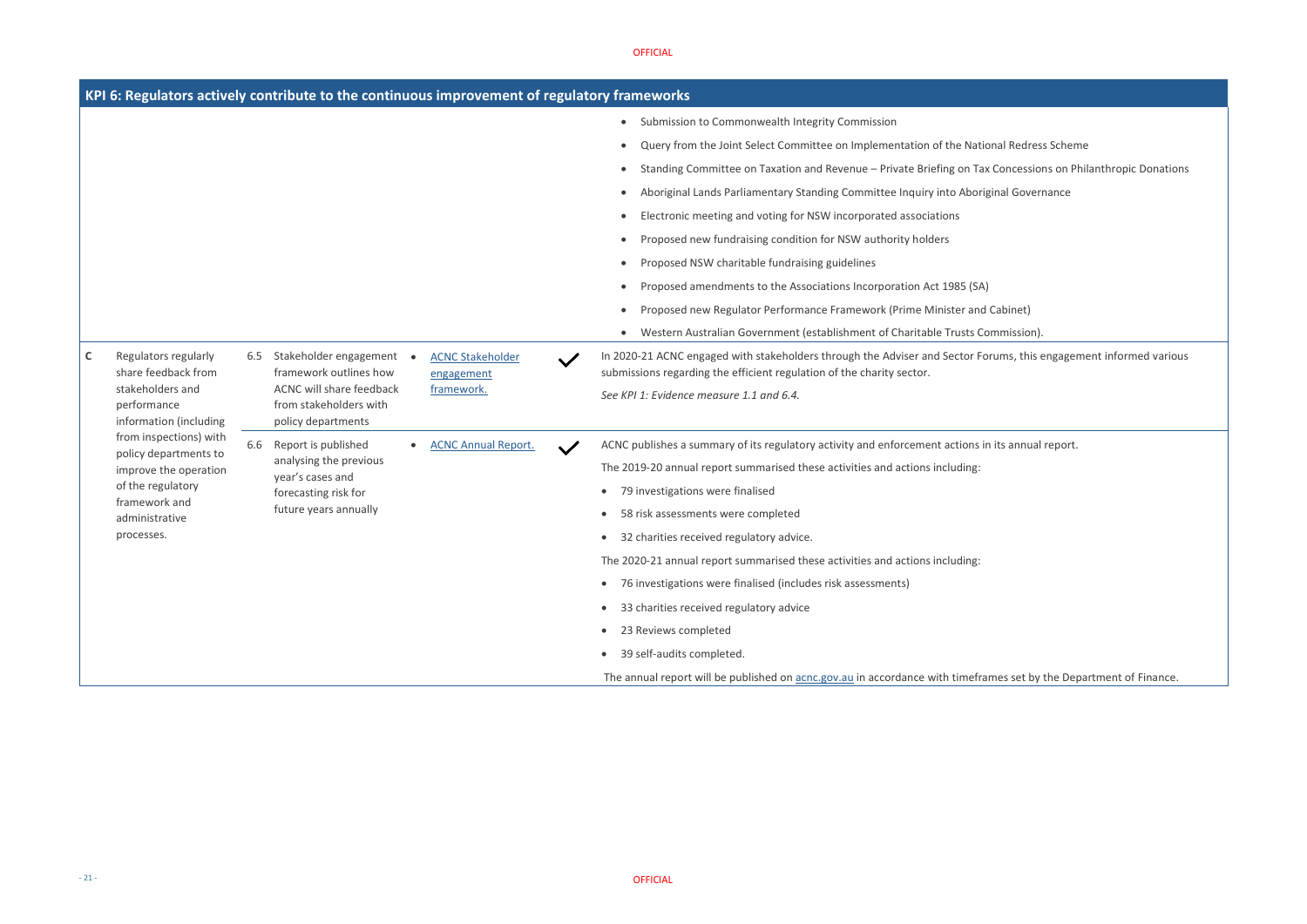# <span id="page-21-0"></span>**Appendix B: Summary of feedback from consultation**

#### **Consultation mechanism**

Under the Regulator Performance Framework (RPF), the ACNC is required to have our selfassessment 'validated' by the approved RPF stakeholder consultation mechanism. The ACNC's stakeholder consultation mechanism is the Adviser and Sector Forums.

The Australian Government has just refreshed how it sets out its expectations for regulator performance and reporting. The Regulator Performance Guide replaces the RPF. This will be the final RPF the ACNC will prepare separately and therefore the last time the Adviser and Sector Forums will validate a RPF report. The ACNC will integrate regulator performance into the corporate plan and annual report in future years.

The self-assessment was emailed to the Adviser and Sector Forums on 19 August 2021. Access to an online survey was provided and each group had more than a two-week window in which to respond to the survey.

The survey asked members to:

- indicate their agreement with the ACNC's self-assessment against the key performance indicators (KPIs) and overall assessment
- provide feedback on each KPI and the ACNC's overall self-assessment
- where a member disagreed with our self-assessment, they were asked to confirm whether the rating should be higher or lower.

The online survey was available until 8 September 2021 and 18 responses were received consisting of 12 responses from the Adviser Forum and 6 from the Sector Forum. This was a decrease from the 21 responses received in 2019-20.

This represents 31% (39 members) of Adviser Forum membership and 27% (22 members) of Sector Forum membership, a low number considering this is a responsibility outlined in each forum's Charter; for members to provide annual feedback on the ACNC's self-assessment under the Government's Regulator Performance Framework, noting that the Sector Forum and Adviser Forum form the ACNC's approved stakeholder consultation mechanism.

#### **Executive summary**

The 18 members who responded to the survey agreed with the ACNC's self-assessment, with between 44% and 61% of respondents agreeing with the self-assessment for each KPI.

Of the 18 members who responded, 9 out of 18, or 50%, agreed with the ACNC's overall selfassessment of 'very good.'

4 out of 18, or 22% of members who responded to the survey, didn't answer the overall selfassessment question.

On average 20% of members who responded to the survey didn't answer the KPI questions.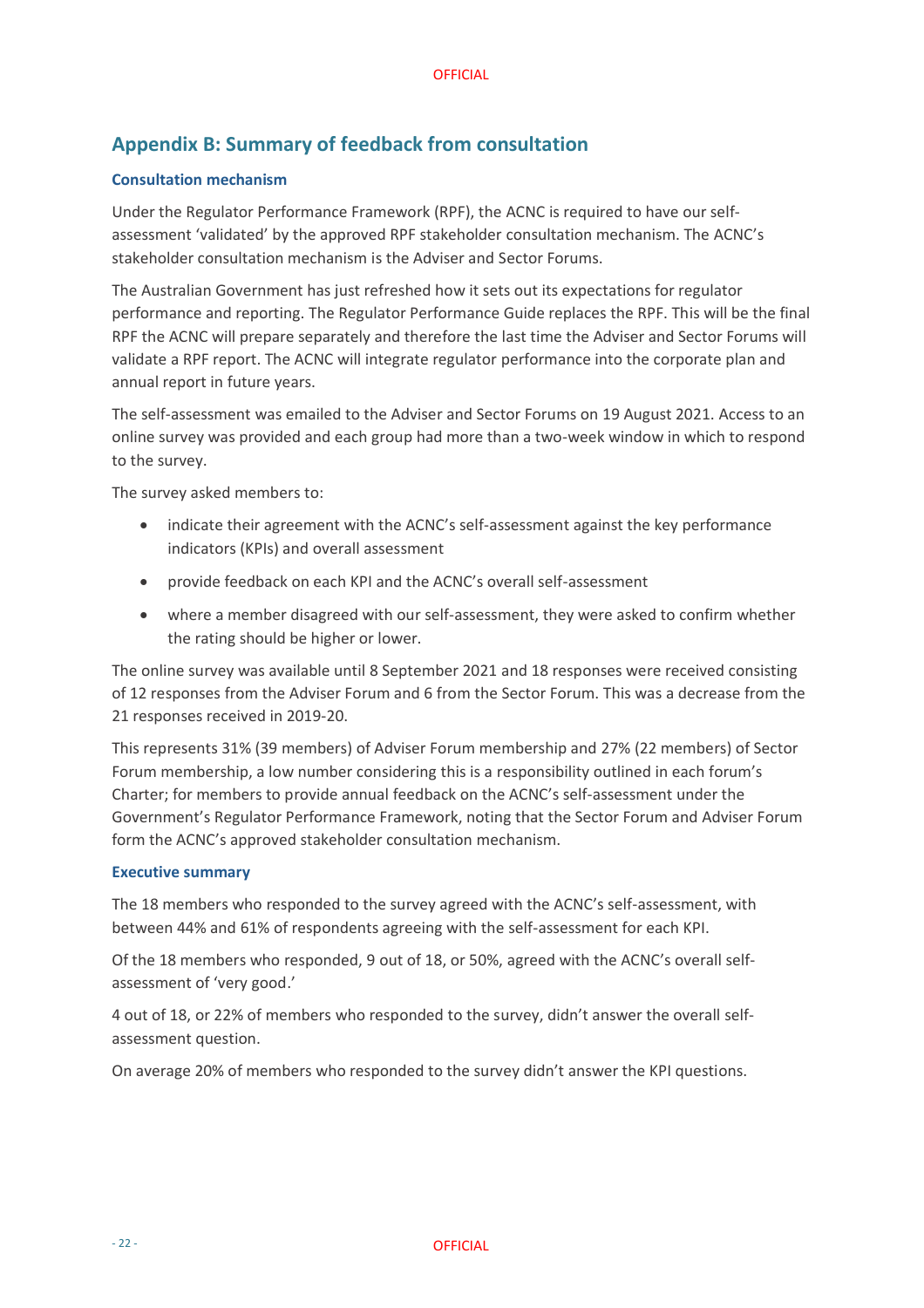

9 out of 18 members, or 50%, agreed with our overall self-assessment of Very good.

Of the five members who disagreed with the ACNC's self-assessment, five thought the rating should be lower.

The survey results and feedback raised for each KPI are discussed below.

#### *KPI1: Regulators do not unnecessarily impede the efficient operation of regulated entities*



- 11 out of 18 members, or 61%, agreed with our self-assessment of Very good
- Of the five members who disagreed with the ACNC's self-assessment, four thought the rating should be lower
- Feedback included the following:
	- o Delays in processing registration applications and analyst staff being somewhat unresponsive to answers to queries and taking too long to finalise decisions have been very frustrating
	- o The review of the CIS on PBI's is taking a long time and leads to some uncertainty.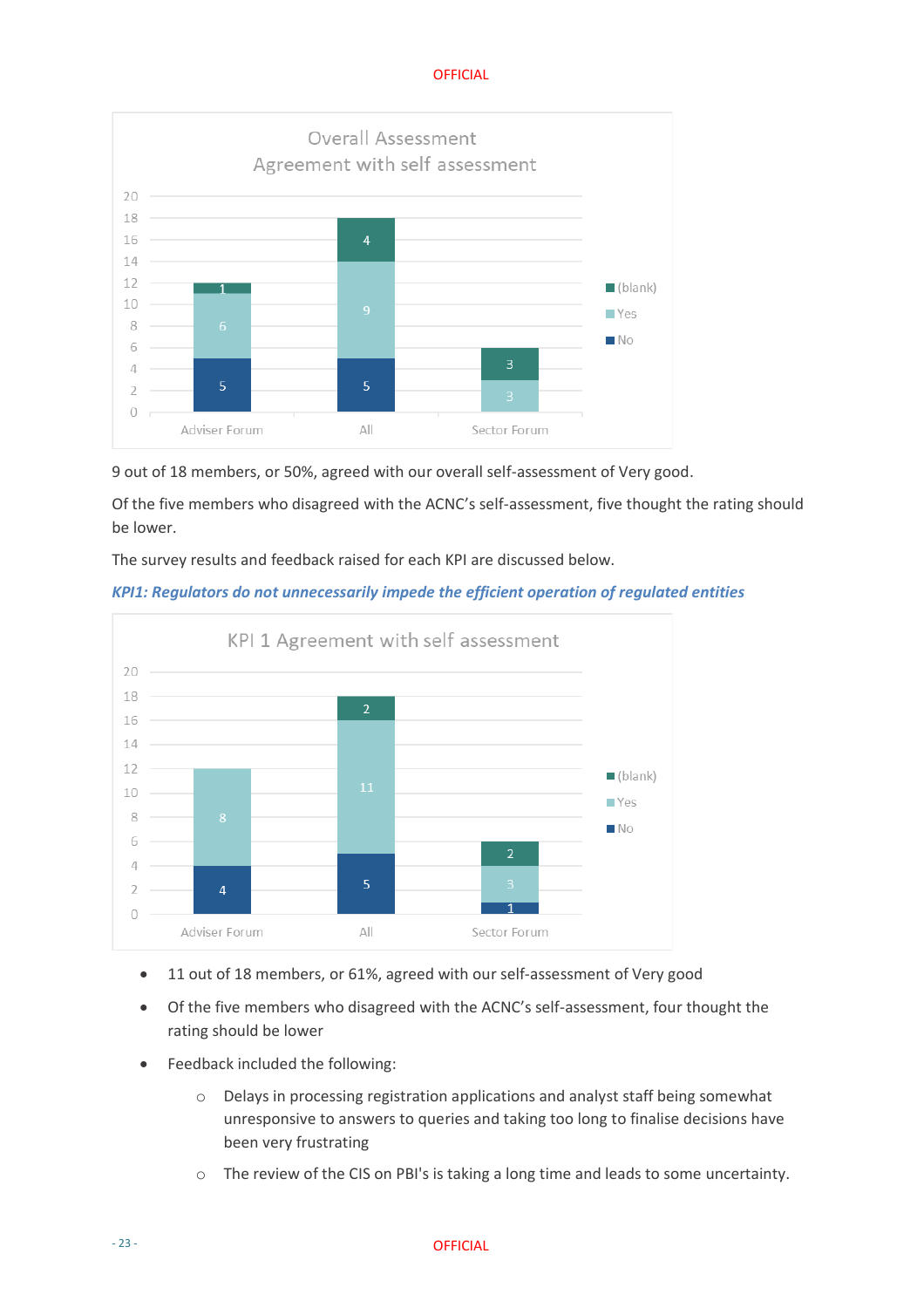

#### *KPI2: Communication with regulated entities is clear, targeted and effective*

- 10 out of 18 members, or 55%, agreed with our self-assessment of Very good
- Of the four members who disagreed with the ACNC's self-assessment, three thought the rating should be lower and one thought the rating should be higher
- Feedback included the following:
	- o Delays in progressing the finalisation of new or updated commissioner interpretation statements have created unnecessary uncertainty
	- o I think this has been absolutely excellent work
	- o The web site works well and webinars.

*KPI3: Actions undertaken by regulators are proportionate to the regulatory risk being managed* 



- 9 out of 18 members, or 50%, agreed with our self-assessment of Very good
- Of the five members who disagreed with the ACNC's self-assessment, four thought the rating should be lower and one thought the rating should be higher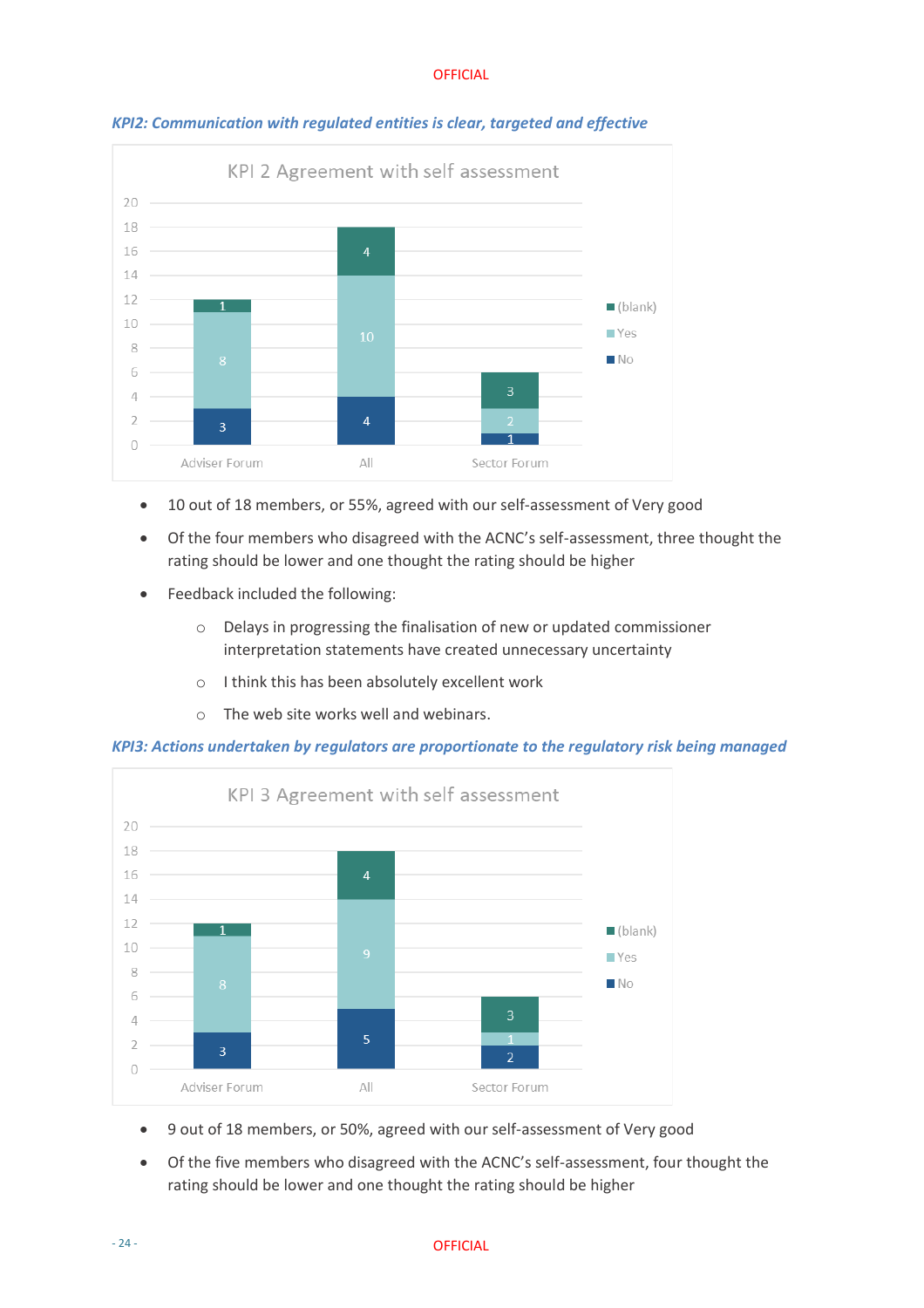- Feedback included the following:
	- o Perception of the regulatory risk is difficult. This is especially true of the enactment of Governance Standards. There is no reporting or auditing of implementation of the Governance standards
	- o I think the ACNC has done a fantastic job of balancing regulation with heart for the sector.

*KPI4: Compliance and monitoring approaches are streamlined and co-ordinated* 



- 11 out of 18 members, or 61%, agreed with our self-assessment of Very good
- Of the three members who disagreed with the ACNC's self-assessment, three thought the rating should be lower
- Feedback included the following:
	- o I believe that the ACNC team performance here has been excellent
	- o The regulator has performed its functions very well in a difficult year
	- o The exception is monitoring of Governance Standards.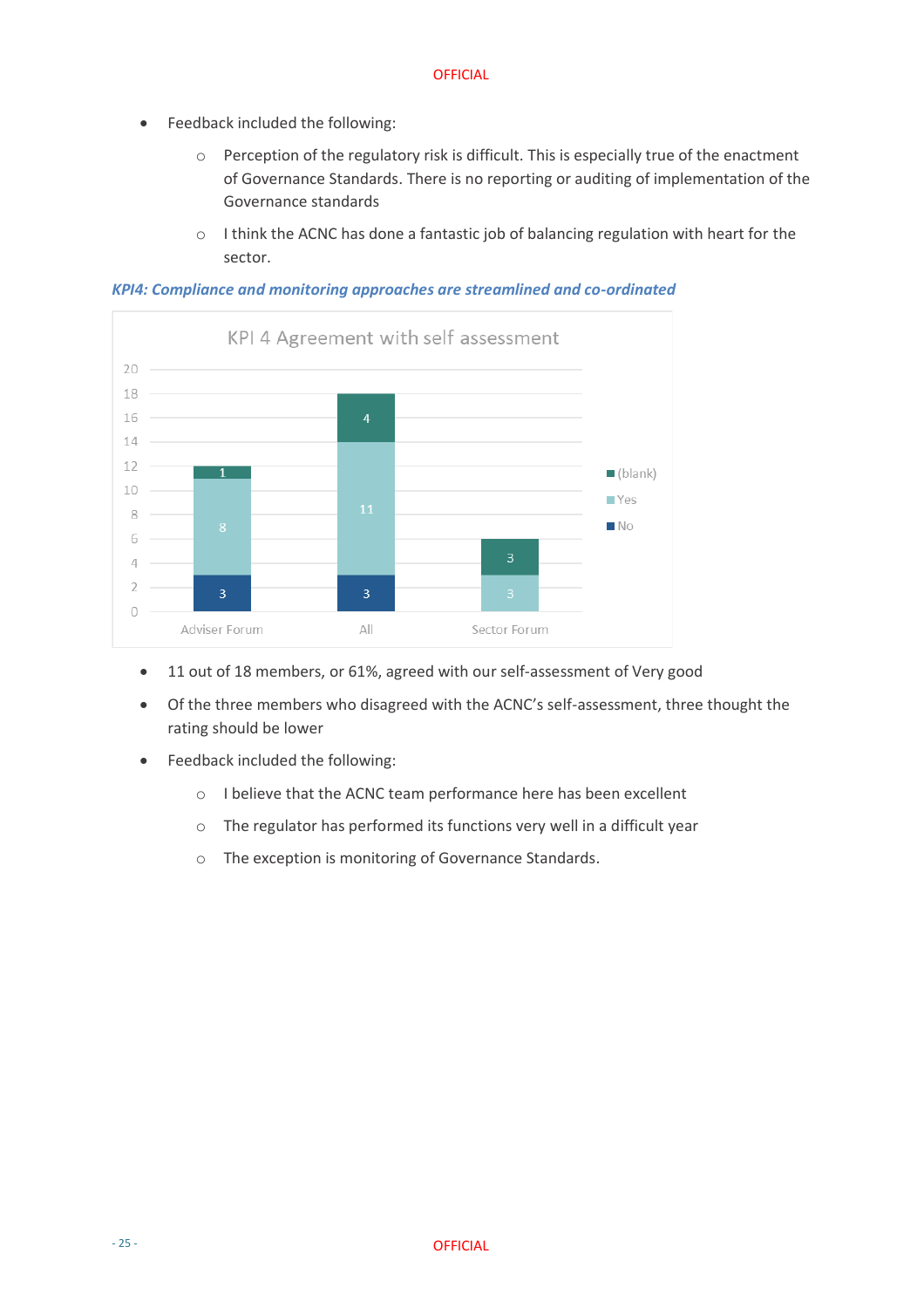

*KPI5: Regulators are open and transparent in their dealings with regulated entities* 

- 8 out of 18 members, or 44%, agreed with our self-assessment of Very good
- Of the six members who disagreed with the ACNC's self-assessment, four thought the rating should be lower and two thought the rating should be higher
- Feedback included the following:
	- o The ACNC approach to multiple purposes within PBIs is different for different types of entities
	- o In some instances, it looked as if the government initiated a proposal without sufficient communication to the regulator who in turn appeared to be caught with short notice
	- o Responses to those who make a complaint about a charity are very limited
	- o Excellent work in this challenging space by the ACNC team.

#### *KPI6: Regulators actively contribute to the continuous improvement of regulatory frameworks*